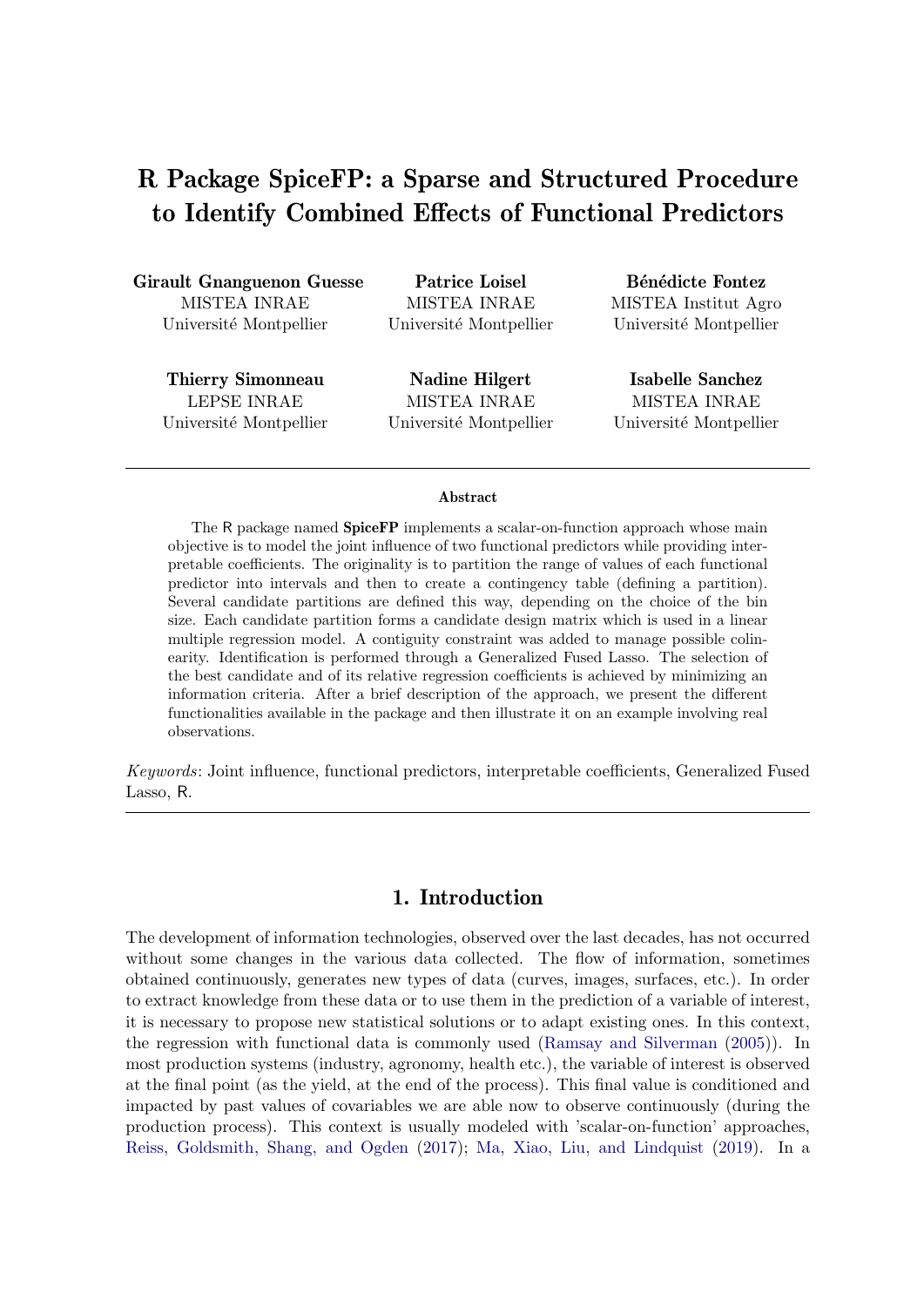different context, the development of available spatialised data (from medical imagery, GPS, image from satellite or drone etc.) have led to specific approaches for 'scalar-on-image' or 'spatial functional' regressions like (Goldsmith, Bobb, Crainiceanu, Caffo, and Reich (2011), Guillas and Lai (2010). Both contexts offer new tools for multiple functional regression, we can cite as an example FAME (Functional Adaptive Model Estimation) from James and Silverman (2005). Most of the linear or generalized linear modeling also included a penalized estimation like Marx and Eilers (2005) or Gertheiss, Maity, and Staicu (2013) for examples. Some R packages were developed for multivariate functional models.

According to Usset, Staicu, and Maity (2016), 'a common assumption made by all the above mentioned models is that the effects of the functional predictors are additive, thus any interaction between the functional covariates is not taken into account'. Ignoring interaction effect in linear models may lead to biased estimation and incorrect conclusions. Therefore Usset et al. (2016) proposed an interaction model for functional regression. Their proposition is a generalization of what is usually done in multiple linear regression with a product (convolution) between functional predictors to model the interaction term. Another way to account for interaction is to define combinations of ranges of functional predictors values and identify the combinations that have an impact on the variable of interest. This way offers an alternative to the scalar-on-function regression that is more interpretable. The notion of interpretability for functional linear regression has grown up with James, Wang, and Zhu (2009) (R code available). A Bayesian extension was proposed by Grollemund, Abraham, Baragatti, and Pudlo (2019) with the R package bliss available on CRAN. The 'scalar-on-function' multiple linear or generalized linear regressions are implemented in R packages (FDA, funcreg or refund), no identification of interaction terms is provided. The package SpiceFP offers to fill this gap. The full description of the method is available in Gnanguenon Guesse, Loisel, Fontez, Simonneau, and Hilgert (202X).

The originality of the Sparse and Structured Procedure to Identify Combined Effects of Functional Predictors (SPICEFP) is to partition the range of values of each functional predictor into intervals (with bins of equal size). The idea is to transform each functional variable into a categorical variable and then to create a contingency table (which is in fact a partition of the predictors' observation domain). It is assumed that only the time spent in a combined class of intervals affects the variable of interest. This assumption is supported by the idea of a certain kind of independence and stationarity during the production process: same causes, same effects, not conditioned by the past. Several candidate partitions are defined this way, depending on the choice of the bin size. Each candidate partition forms a candidate design matrix which is used in a linear multiple regression model. A contiguity constraint was added between adjacent class intervals to manage possible colinearity. Identification is performed through a Generalized Fused Lasso using each candidate matrix as input variables. The selection of the best candidate and of its relative regression coefficients is achieved by minimizing an information criteria.

In a nutshell, the package **SpiceFP** offers a new functional approach whose main objective is the interpretability of the result. Under the hypothesis of combined influence of univariate functional predictors on a scalar response, the SPICEFP approach provides a surface (support) describing areas of influence and non-influence.

This paper is organised as follows. Section 2 briefly presents the methodology of this approach. The reader may refer to Gnanguenon Guesse *et al.* (202X) for an in-depth presentation of the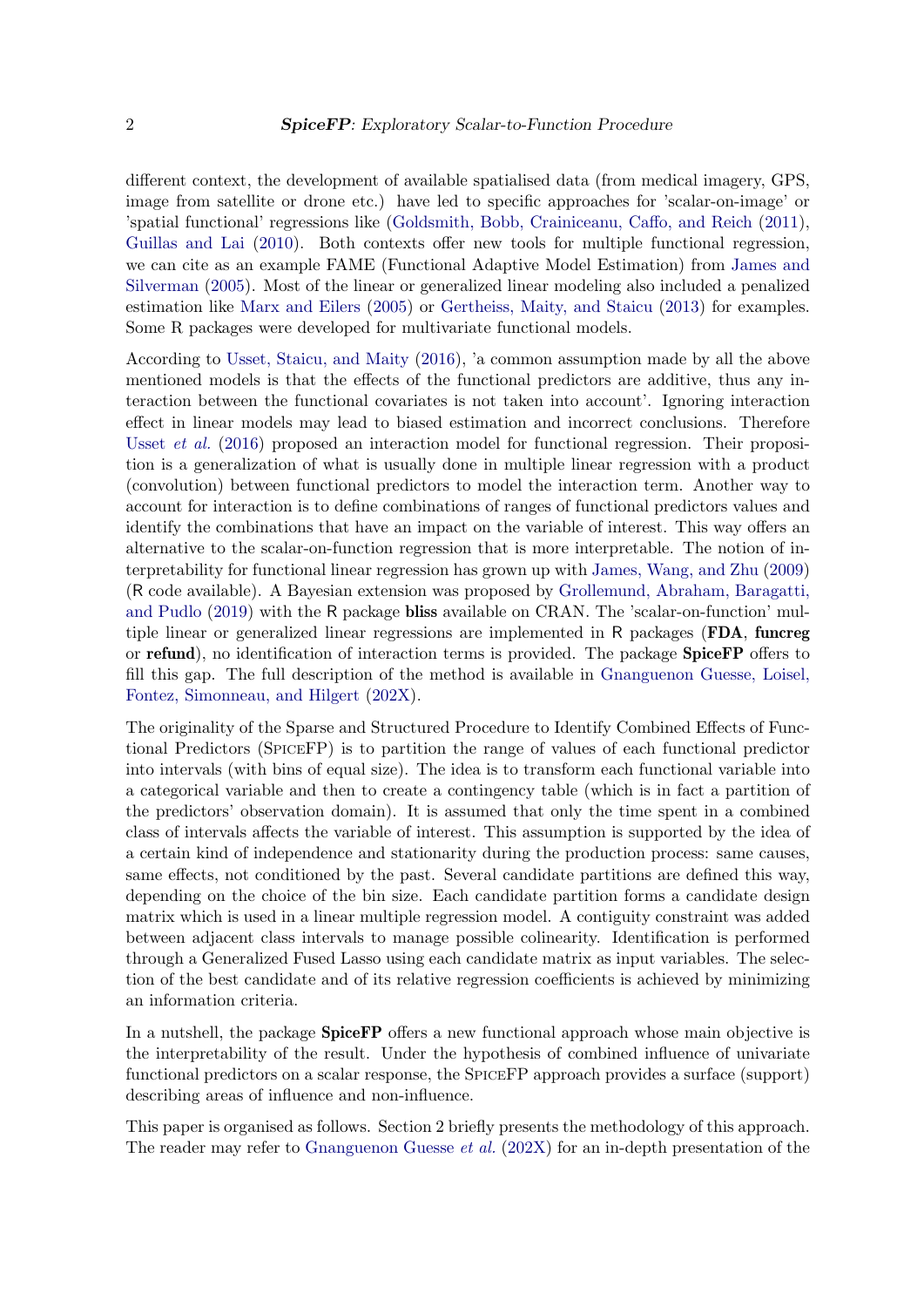method. Some examples of use are presented in section 4.

# 2. Presentation of the approach

The SPICEFP algorithm is based on a transformation of functional variables into categorical variables by defining joint modalities from which we derived a collection of multiple regression models, where the regressors are the frequencies associated to the joint modalities. Regressors are candidate matrices under contiguity constraints. Generalized Fused Lasso regressions are performed in order to identify the best model. The SpiceFP package provides a set of easy-touse functions to implement the algorithm on a dataset. To combine our exploration objectives with technical constraints (such as a potentially small amount of data, for example), we also propose an iterative extension of the SPICEFP algorithm, which explores a larger space of solutions, possibly at the cost of a slight overestimation.

The 4 main steps of the procedure are described in this section:

- 1. The functional variables  $A$  and  $B$  are transformed into categorical variables which requires the construction of a contingency table (counting  $t$ ) at the scale of each individual  $i, i = 1, \ldots, n$ , see figure 1. The information contained in the *n* contingency tables is used to construct a matrix of predictors with n rows.
- 2. Generalized Lasso Regression is used to estimate the coefficients of the joint modalities. The generalized version allows a constraint on the model estimation to enforce continuity between adjacent joint modalities.
- 3. Model selection is done with respect to Akaike or Bayesian information criteria
- 4. The iterative step, optional, relies on the residuals: once an iteration is completed, the residuals are used as the response variable in a new iteration.

The overall approach is outlined in the remainder of this section.

### 2.1. Transformation of functional predictors into a set of candidate matrices

For n statistical individuals, consider the samples of two explanatory functional variables  $A$ and B expressed as  $(A_i)_{i=1,\dots,n}$  and  $(B_i)_{i=1,\dots,n}$ , where i stands for an individual and  $(y_i)_{i=1,\dots,n}$ the sample of the corresponding scalar response variable y.

Both A and B are observed on the same set T of fixed observation variables. We note  $A_i(t)$ , respectively  $\mathcal{B}_i(t)$ , the observations of A, respectively  $\mathcal{B}_i$ , at  $t \in T$  (t can be time, wavelength or other observation variable) for an individual i.

#### Contingency table per individual

Using  $n_A + 1$  (resp.  $n_B + 1$ ) breaks, the explanatory variables  $A_i$  (resp.  $B_i$ ) are partitioned in  $n_A$  (resp. n<sub>B</sub>) class intervals, the same for all i, according to a linear scale (equidistant breaks). These breaks, denoted  $L_{\mathcal{A}}(v)$ ,  $v = 1, \ldots, n_{\mathcal{A}} + 1$  (resp.  $L_{\mathcal{B}}(w)$ ,  $w = 1, \ldots, n_{\mathcal{B}} + 1$ ) are computed as follows:

$$
L_{\mathcal{A}}(v) = \underline{\mathcal{A}} + \frac{v - 1}{n_{\mathcal{A}}} \left( \bar{\mathcal{A}} - \underline{\mathcal{A}} \right), \ v = 1, \dots, n_{\mathcal{A}} + 1,\tag{1}
$$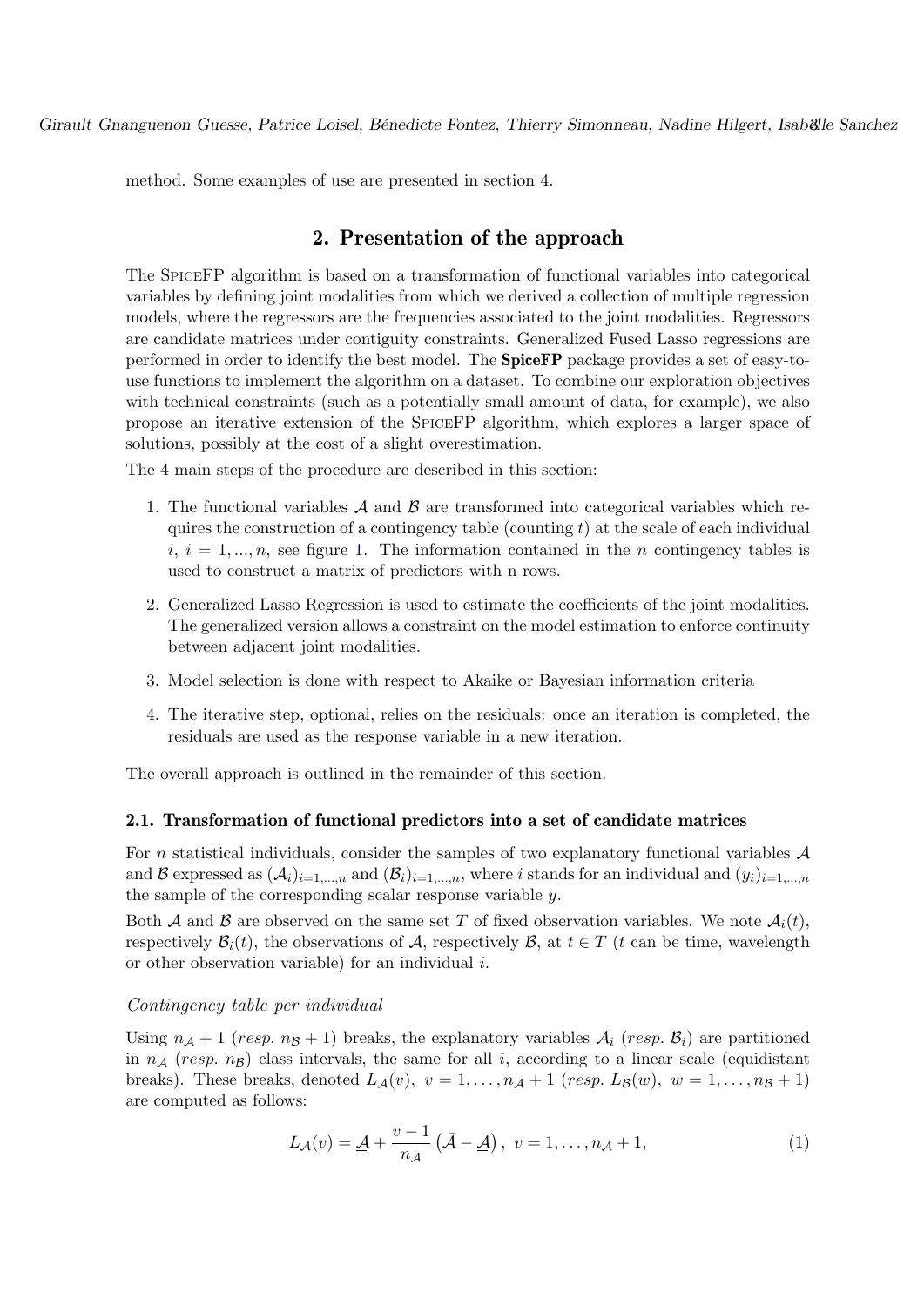

Figure 1: Contingency table per individual

with  $A \in \mathbb{R}$  and  $\overline{A} \in \mathbb{R}$  the minimum and maximum of the observed values of  $(A_i)_i$ . The breaks  $L_{\mathcal{B}}(w)$  can equivalently be obtained by using  $\mathcal{B} \in \mathbb{R}$  and  $\bar{\mathcal{B}} \in \mathbb{R}$  the minimum and maximum of the observed values of  $(\mathcal{B})_i$ . The class intervals obtained for partitioning the  $(\mathcal{A})_i$  are  $I_{\mathcal{A}}(v) = [L_{\mathcal{A}}(v), L_{\mathcal{A}}(v+1)], v = 1, \ldots, n_{\mathcal{A}}$  and those for partitioning the  $(\mathcal{B})_i$  are  $I_{\mathcal{B}}(w) = [L_{\mathcal{B}}(w), L_{\mathcal{B}}(w+1)], w = 1, \ldots, n_{\mathcal{B}}$ . The numbers of class intervals  $n_{\mathcal{A}}$  and  $n_{\mathcal{B}}$  have to be set to compute these breaks. Let  $u = (n_{\mathcal{A}}, n_{\mathcal{B}})$  denote the partition vector. For all couples  $(\mathcal{A}_i, \mathcal{B}_i)$ , we obtain the frequency bivariate histogram as a contingency table  $C_i^u$ , of dimension  $n_A \times n_B$ , whose components  $C_{i,(v,w)}^u$  are obtained through:

$$
C_{i,(v,w)}^u = \sum_{t \in T} \mathbb{1}_{\mathcal{A}_i(t) \in I^u_{\mathcal{A}}(v), \ \mathcal{B}_i(t) \in I^u_{\mathcal{B}}(w)} = Card \ \{t \in T | \mathcal{A}_i(t) \in I^u_{\mathcal{A}}(v), \mathcal{B}_i(t) \in I^u_{\mathcal{B}}(w) \},\tag{2}
$$

for all  $v = 1, \ldots, n_{A}, w = 1, \ldots, n_{B}$  and each  $u = (n_{A}, n_{B}),$  with  $\sum_{i=1}^{n_{A}}$  $v=1$  $\sum_{n=1}^{\infty}$  $w=1$  $C_{i,(v,w)}^u = Card(T).$ From a theoretical point of view, when t is a time step,  $C_{i,(v,w)}^u$  represents a discrete approximation of the density of the time spent by the individual i with variable  $A_i$  in  $L_A(v)$  and variable  $\mathcal{B}_i$  in  $L_{\mathcal{B}}(w)$ . In practice, it is the number of times that the observations of  $\mathcal{A}_i$  and  $\mathcal{B}_i$  are at the same time in  $I^u_{\mathcal{A}}(v) \times I^u_{\mathcal{B}}$  $\mathcal{B}(w)$ . These combinations will be referred to as joint modalities hereafter.

#### Predictor and penalty matrices per partition vector

For each fixed partition vector  $u$ , a matrix of predictors  $X^u$  is obtained by vectorization (stacking column by column) and transposition of the contingency tables:

$$
X_i^u = {}^tVect(C_i^u), \ X_i^u \in \mathbb{R}^{n_A n_B}.
$$
 (3)

Each row  $X_i^u$  of  $X^u$  contains all the information relative to one individual and each column those relative to one joint modality.  $X^u$  has n rows and  $n_A \times n_B$  columns. For each partition vector  $u, X^u$  is called a candidate matrix. To this matrix, we add the information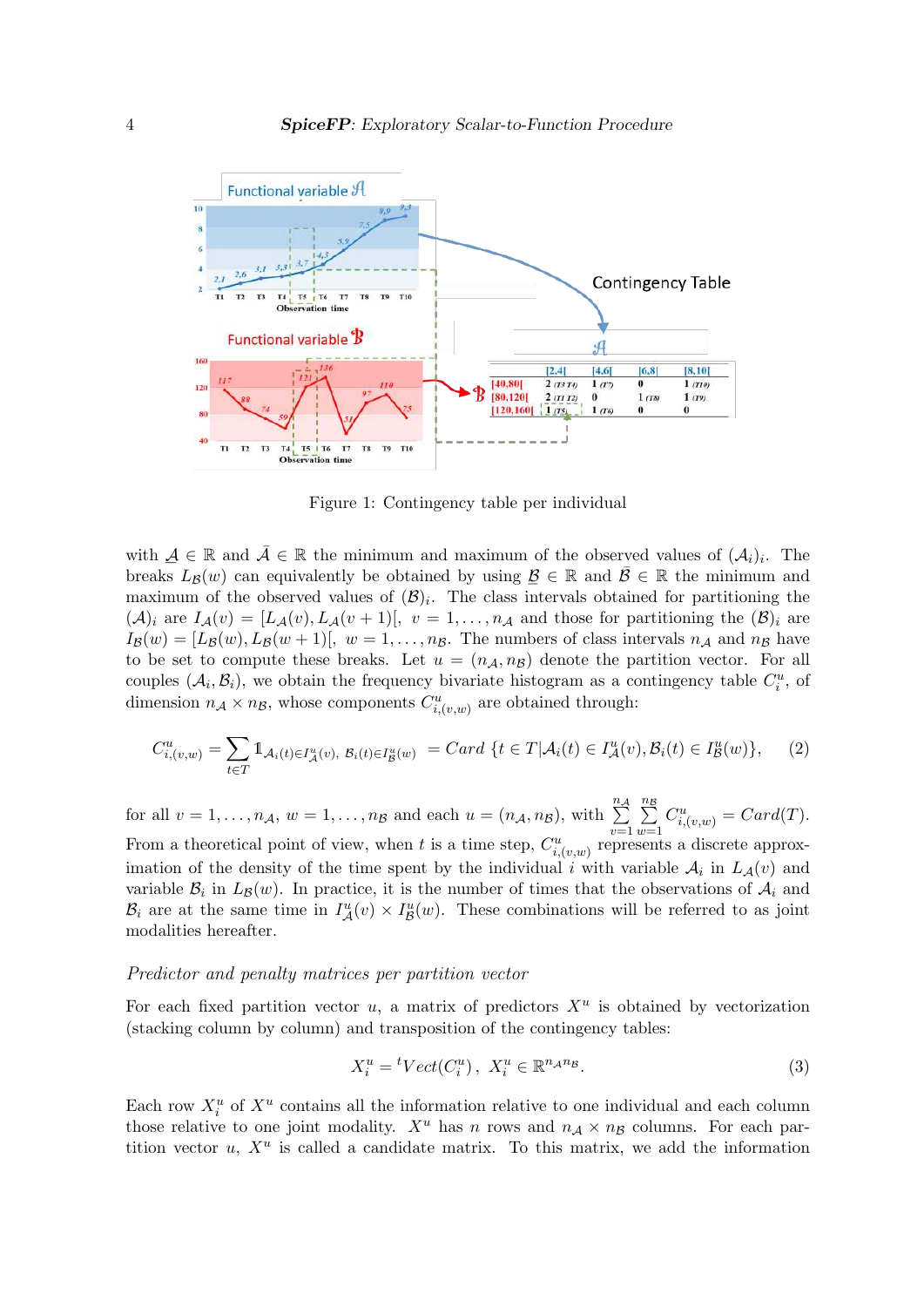about the contiguity constraints between the joint modalities by creating a graph  $G^u(V^u, E^u)$ where  $V^u$  represents the columns (new variables) of the candidate matrix  $X^u$  and  $E^u$  the set of edges connecting two close joint modalities. The definition proposed by default in the SpiceFP package is that two joint modalities are said to be close if the classes following the variable A (indexed by v) or (exclusive) the classes following the variable B (indexed by w) are consecutive. The package offers the user the possibility to define the proximity between the joint modalities in a different way.

## 2.2. Models and estimation

The model under SPICEFP is defined, for each partition  $u$  and each individual  $i$ , by:

$$
y_i = X_i^u \beta^u + \varepsilon_i,\tag{4}
$$

where  $X_i^u$  is given in Equation (3),  $\beta_{(v,w)}^u$  is the coefficient to be estimated on the 2D interval  $(I^u_{\mathcal{A}}(v) \times I^u_{\mathcal{B}}(w))$  and  $\varepsilon_i$  is an i.i.d. Gaussian error. Investigating the suitability of a partition vector u requires the construction of a matrix of predictors  $X^u$  associated to a graph  $G^u$ , the estimation of the coefficients in (4) and finally the evaluation of the goodness of fit of the model related to u.

### Set of candidate matrices to be evaluated

There will be as many candidate matrices as partition vectors to investigate. The set of all partition vectors is defined from the set of possible values of each parameter involved in u  $(n_A \text{ and } n_B \text{ in the default case, as discussed in the present section). For example, if we set 15$ possible values for  $n_A$  and 20 values for  $n_B$ , we will have 300 partition vectors to investigate or 300 candidate matrices.

## Fitting of all candidate models

The estimation issue here is similar to a well-known topic in statistics called the scalar-onimage regression Kang, Reich, and Staicu (2018); Li, Zhang, Wang, Gonzalez, Maresh, and Coan (2015). The objective is to control the smoothness of the non-zero estimated coefficients. In the present case, the "image" (2D image) is a bivariate representation (indexed by v and w) of both functional variables. To estimate coefficients of scalar-on-image regression, you can choose among Bayesian approaches Goldsmith, Huang, and Crainiceanu (2014), total variation penalizing approaches Wang, Zhu, and for the Alzheimer's Disease Neuroimaging Initiative  $(2017)$  or approaches that take  $L_1$  regularization or neighborhood into account, as Li, Sun, Deng, Zhang, Wang, and Jin (2020). We selected the Generalized Fused Lasso (GFL) Xin, Kawahara, Wang, and Gao (2014) which promotes smoothness and sparsity over neighboring variables by using constraints on the parameter differences. In SPICEFP, the coefficients of this Generalized Fused Lasso are estimated using the framework of the generalized Lasso model, introduced by Tibshirani and Taylor (2011) as an encapsulation of statistical models using the  $L_1$  norm to impose additional constraints. This estimator is as follows, for a fixed partition vector u:

$$
\widehat{\beta}^{u,\gamma}(\lambda) = \underset{\beta \in \mathbb{R}^n \mathcal{A}^{n_{\beta}}}{\operatorname{argmin}} \frac{1}{2} ||y - X^u \beta||_2^2 + \lambda ||D^{u,\gamma} \beta||_1,\tag{5}
$$

where :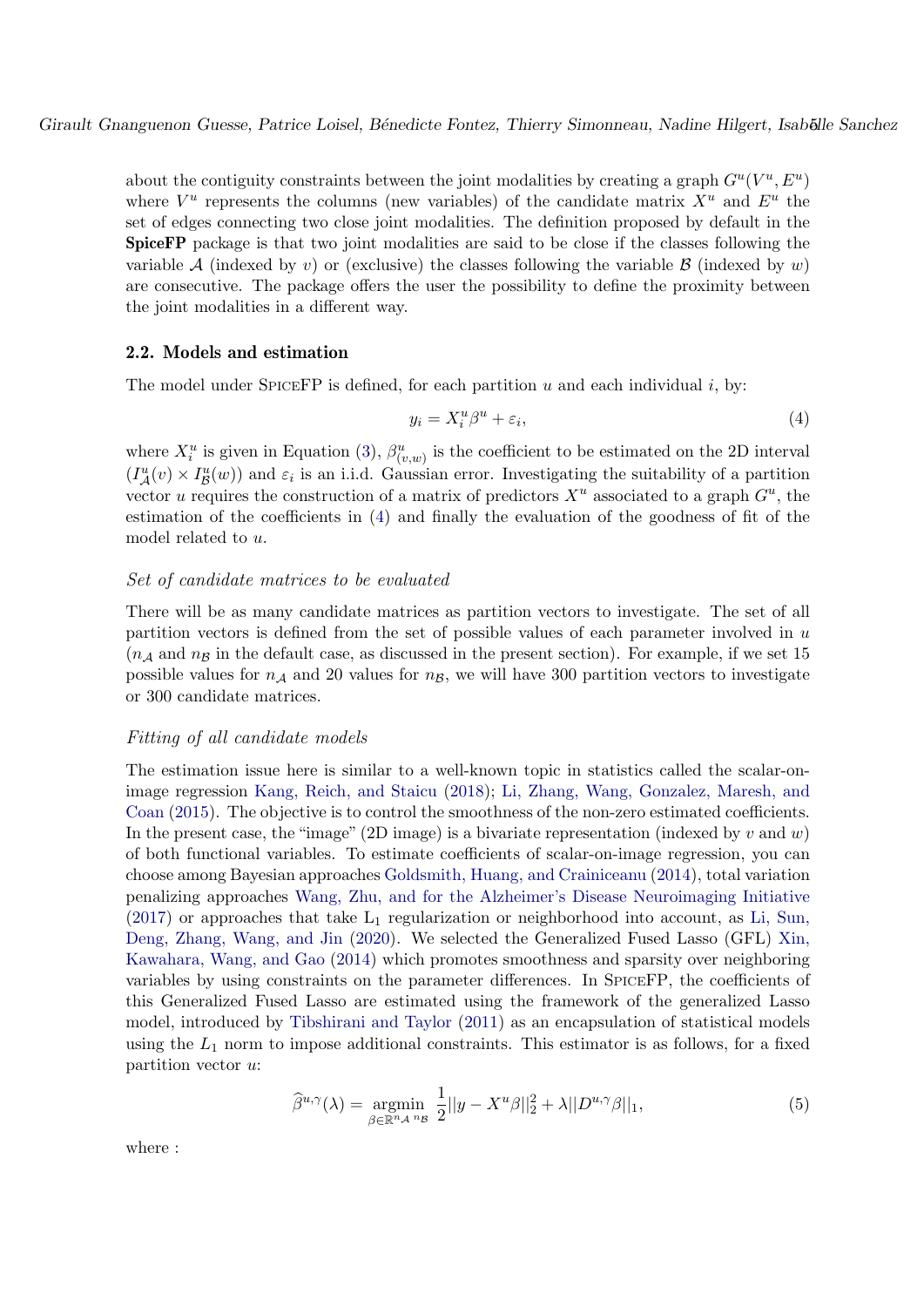- $y = {}^{t}(y_1, y_2, \ldots, y_n) \in \mathbb{R}^n$  is the response vector.
- $X^u \in \mathbb{R}^{n \times n_A n_B}$  is the matrix of predictors defined in Equation (3).
- $\lambda \in \mathbb{R}$  is a penalty parameter that controls the smoothness of the coefficients.
- $\gamma \in \mathbb{R}^+$  is a ratio that controls the sparsity among the coefficients. If  $\gamma = 0$ , there is no sparsity i.e pure fusion of the coefficients. The higher its value, the more parsimonious the model is.
- $\hat{\beta}^{u,\gamma}(\lambda) \in \mathbb{R}^{n_{\mathcal{A}}n_{\mathcal{B}}}$  is the vector of estimated coefficients for fixed values of  $u, \gamma$  and  $\lambda$ .
- $D^{u,\gamma} =$  $\sqrt{ }$  $\mathbf{I}$  $D^{u,f1}$  $D^{u,f2}$  $D^{u,\gamma,p}$  $\setminus$  $\Big\} \in \mathbb{R}^{(3n_{A}n_{B}-n_{A}-n_{B})\times n_{A}n_{B}}$  is a specified penalty matrix for fixed values

of u and  $\gamma$  with:  $((v, w)(v', w')$  defines one of the edge in  $E^u$  for the graph  $G^u$ )

$$
D_{(v,w)(v',w')}^{u,f1} = \begin{cases} 1 & \text{if } (v',w') = (v+1,w) \\ -1 & \text{if } (v',w') = (v,w) \text{ and } v < n_{\mathcal{A}} \\ 0 & \text{if } \text{not} \end{cases}
$$
  

$$
D_{(v,w)(v',w')}^{u,f2} = \begin{cases} 1 & \text{if } (v',w') = (v,w+1) \\ -1 & \text{if } (v',w') = (v,w) \text{ and } w < n_{\mathcal{B}} \\ 0 & \text{if } \text{not} \end{cases}
$$
  

$$
D_{(v,\mathcal{W})}^{u,f2} = \gamma \cdot \mathbb{I}_{n_{\mathcal{A}} \cdot n_{\mathcal{B}}}
$$
  

$$
D_{(v,\mathcal{B})}^{u,f2} = \gamma \cdot \mathbb{I}_{n_{\mathcal{A}} \cdot n_{\mathcal{B}}}
$$
  

$$
(6)
$$

where  $\gamma \geq 0$  and  $\mathbb{I}_{n_{\mathcal{A}} \cdot n_{\mathcal{B}}}$  is the identity matrix.  $D^{u,f1}$  and  $D^{u,f2}$  are relative to the smoothness of the coefficients following both functional variables and  $D^{u,\gamma,p}$  is relative to sparsity among them.

#### 2.3. Selection among the candidate models

Let's  $n_u$  be the number of candidate matrices, Γ the set of  $\gamma$  values, and  $n_\lambda$  the number of λ values. We are thus interested in the best models obtained from the  $n_u \times Card(\Gamma) \times n_\lambda$ estimated models through a model selection procedure. Table 1 presents three criteria that are provided in the package. Once the criteria are computed, the best candidate matrix  $X^{\hat{u}}$  according to a specified criterion is the one involved in the best model identified by this criterion.

These criteria require the computation of degrees of freedom. A theorem is proposed by Tibshirani and Taylor (2012) to compute the degrees of freedom in Lasso problems. The computation of the degree of freedom for the Generalized Fused Lasso is presented in Gnanguenon Guesse *et al.* (202X). Its value is equivalent to the number of sets of indexes of non zero  $\hat{\beta}_{v,w}^{u,\gamma}$  that are linked together via the  $D^{u,\gamma}$  matrix (6) and that all share the same real value. We will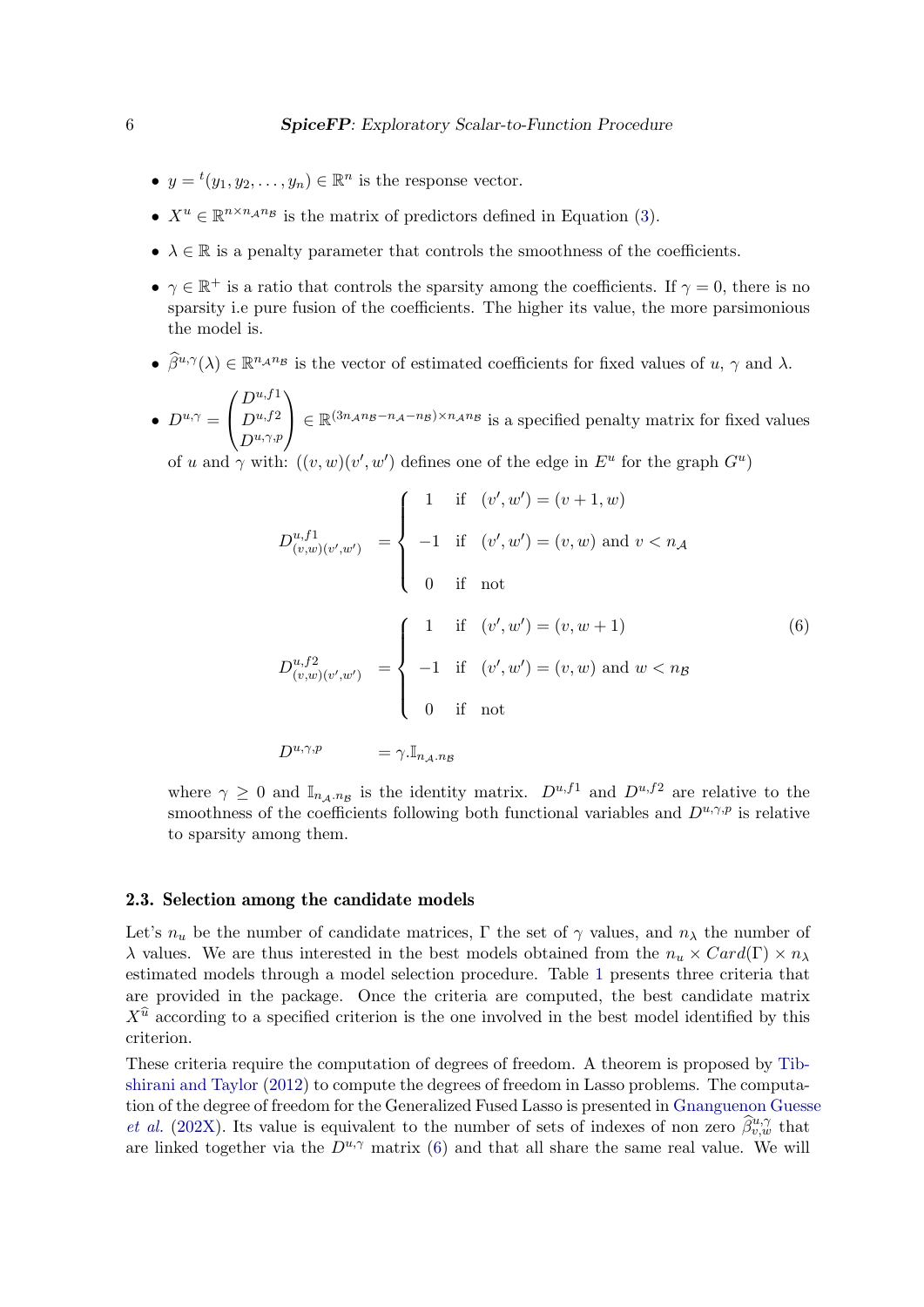#### Table 1: Criteria used to select a model.

Those criteria needs the computation of the Residual Sum of Squares RSS =  $||y - z||$  $X^u\hat{\beta}^{u,\gamma}(\lambda)\|_2^2$ , where  $X^u$  is a candidate matrix,  $\hat{\beta}^{u,\gamma}(\lambda)$  its estimated coefficients, df the degree of freedom and where  $\sigma^2$  is assumed to be the known variance of y.

| Criteria                                                                                                      | Formula                                                   |
|---------------------------------------------------------------------------------------------------------------|-----------------------------------------------------------|
| Akaike Information Criterion Akaike (1973)                                                                    | $AIC = n \log(2\pi\sigma^2) + \frac{RSS}{\sigma^2} + 2df$ |
| Bayesian Information Criterion Schwarz (1978) $BIC = n \log(2\pi\sigma^2) + \frac{RSS}{\sigma^2} + \log(n)df$ |                                                           |
| Mallows's $C_p$ Mallows (1973)                                                                                | $C_p = RSS + 2\sigma^2 df$                                |

refer to these sets as connected components. In other words, a connected component is a set of joint modalities linked by  $D^{u,\gamma}$  and having a common influence on the response variable.

The criteria presented in Table 1 also require the knowledge of  $\sigma^2$ , the variance of y. Since the variance must remain the same for all the models to be compared, we decided to estimate it by the empirical variance of y:  $\hat{\sigma}^2 = \frac{1}{n-1} ||y - \overline{y}||_2^2$ . It's a biased estimator of  $\sigma^2$ , but this  $\frac{1}{n-1}$ || $y - y$ ||2 bias remains fixed for all models compared Hirose, Tateishi, and Konishi (2013a). Such an estimator may lead to an overestimation of the variance, which penalizes the introduction of new coefficients in the model. This bias can be partly offset by an iterative approach. Therefore, we set up an iterative extension where the residuals are used as a new response variable and so on, until stopping conditions are verified.

### 2.4. An optional iterative extension

To capture all potential non-zero coefficients, one should take a fine partition with values of  $n_A$  and  $n_B$  large enough. This could imply a very low or even zero number of points in the joint class intervals (making the method ineffective) and prohibitively long computation times Mairal and Yu (2012). As a trade off between thinness and work-ability we chose to develop an iterative approach to explore a large space of solutions (that allows addition of different thinness of partition).

After identifying  $X^{\hat{u}}$  at one iteration, the residuals of the best model according to the same criterion may be computed and used as response variable at a next iteration. The iterative process is stopped when the vector of estimated coefficients is the null vector, or when the maximum number  $K$  of iterations is reached. The final model is the sum of all the models estimated at each iteration.

### 2.5. Sum up

The figure 2 illustrates the overall approach.

The input data are the functional explanatory variables  $A_i$  and  $B_i$  discretized on a grid T and a response variable  $y_i$  with  $i = 1, \ldots, n$ . Other elements are also required: Γ, a set of positive reals representing  $\gamma$  ratios of regularization parameters,  $\mathcal{U}_{\mathcal{A}}$  and  $\mathcal{U}_{\mathcal{B}}$  the sets of numbers of class intervals  $n_A$  and  $n_B$ ,  $n_\lambda$  the selected number of pairs (among  $N_\lambda$ )  $(\lambda, \hat{\beta}^{u,\gamma}(\lambda))$ , the information criterion to be used, and  $K$  the maximum number of iterations to explore. The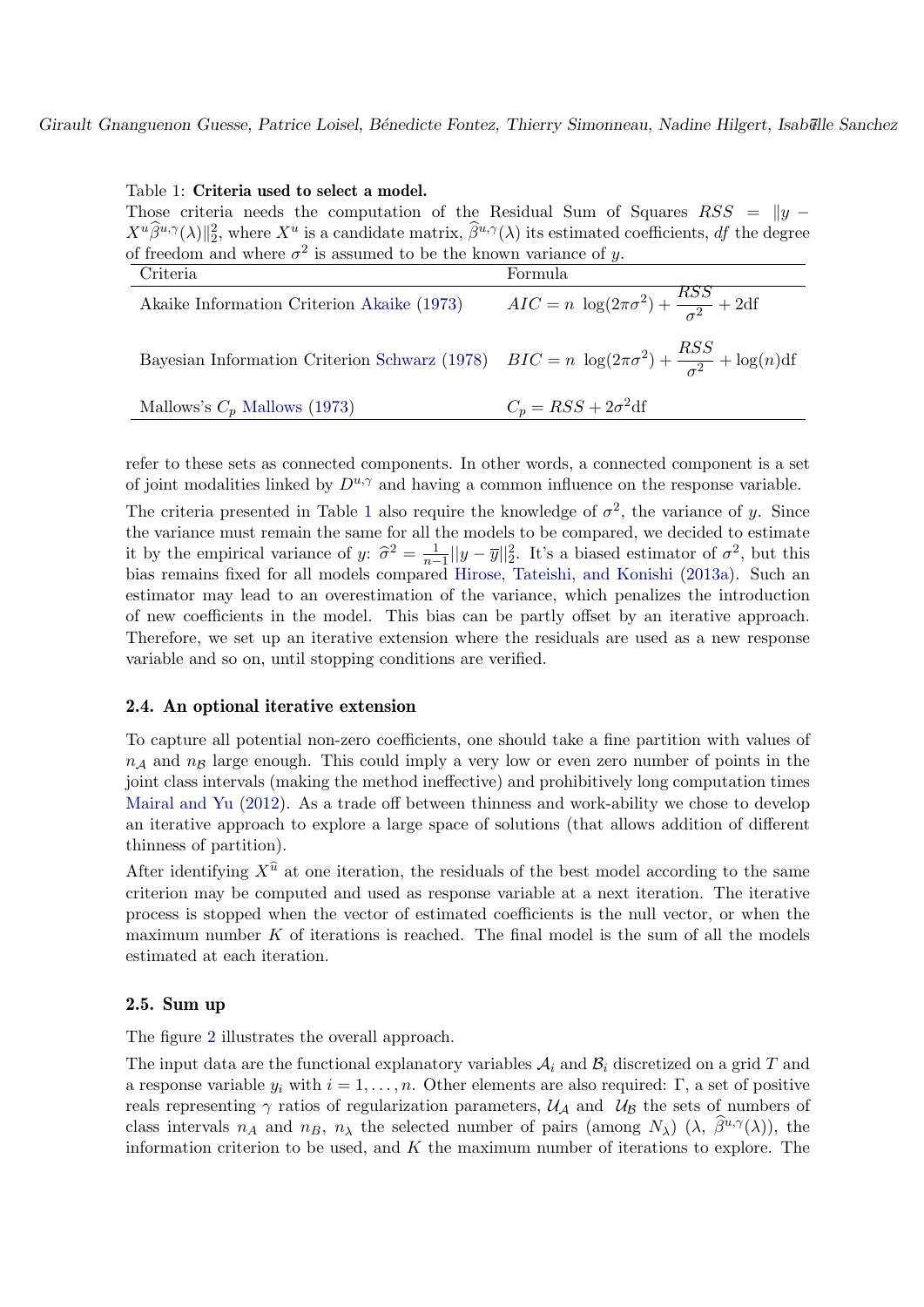

Figure 2: Summary diagram of the SPICEFP approach.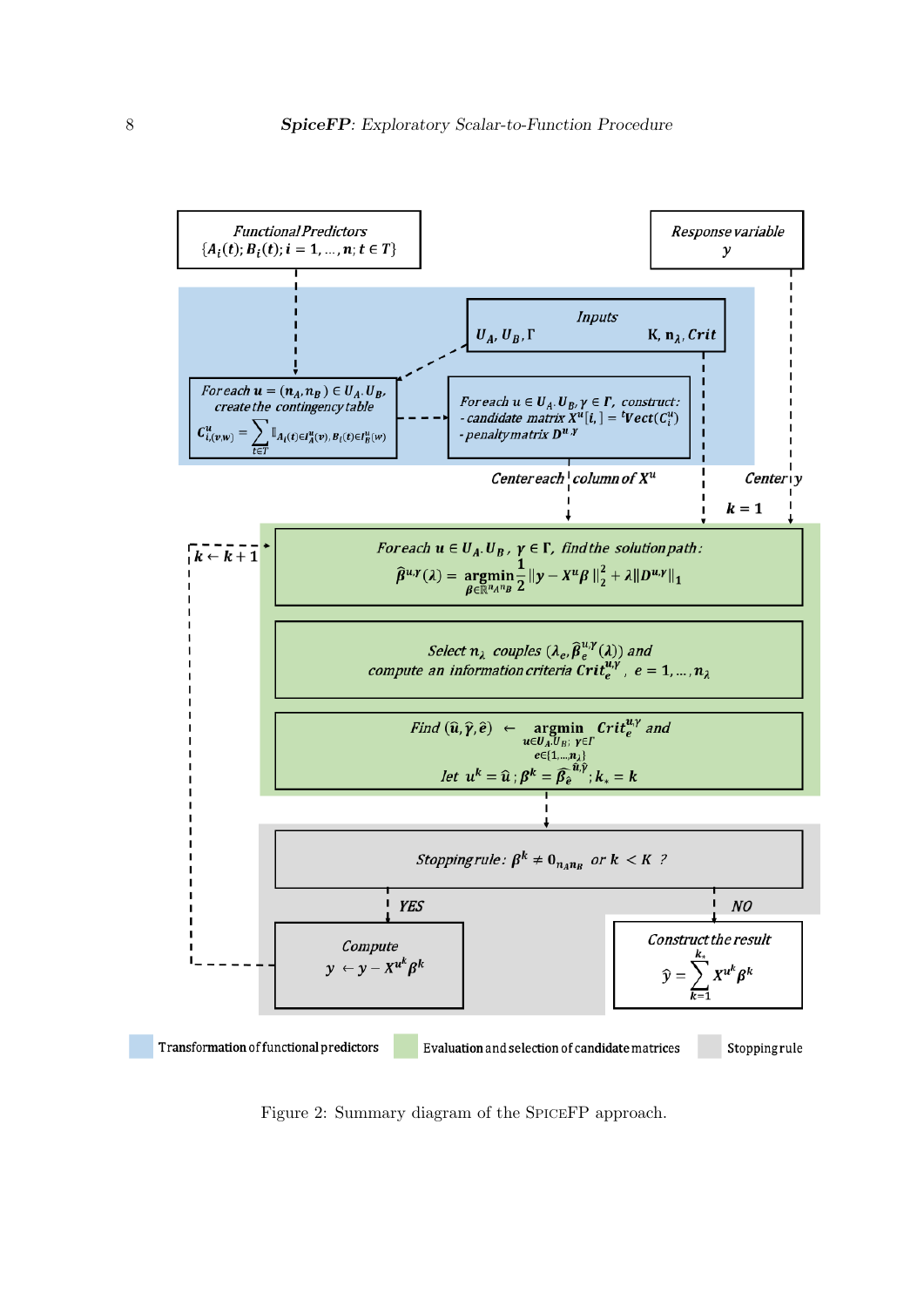$n_{\lambda}$  values of  $\lambda$  are chosen equally spaced on the log scale (see Genlasso package Arnold and Tibshirani (2019)).

SPICEFP constructs for each couple  $(u, \gamma)$ , a matrix of explanatory variables  $X^u$  and a penalty matrix  $D^{u,\gamma}$ . This first step is performed only once and the set of candidate explanatory matrices remains unchanged. For each candidate matrix  $X^u$  a solution path  $(\lambda, \hat{\beta}^{u,\gamma}(\lambda))$  is obtained from the second step of the algorithm. Once the criterion  $Crit_e^{u, \gamma}$  associated with each model is computed, the optimal triplet  $(\hat{u}, \hat{\gamma}, \hat{e})$  is the argument that minimizes  $Crit^{u, \gamma}_{\hat{e}},$ where e is the index of the solution path-coefficients  $(\lambda_e, \hat{\beta}_e^{u,\gamma})$ .  $X^{\hat{u}}, D^{\hat{u},\hat{\gamma}}$  and  $\hat{\beta}_{\hat{e}}^{\hat{u},\hat{\gamma}}$  respectively represent the optimal matrices of the explanatory, penalty and coefficient variables.

At each iteration k, we denote  $u^k = \hat{u}$  and  $\beta^k = \hat{\beta}_{\hat{e}}^{\hat{u}, \hat{\gamma}}$ . SPICEFP then checks if the selected coefficients according to the criterion  $Crit_e^{u,\gamma}$  correspond to a zero vector or if the maximum number of iterations  $K$  is reached. The algorithm is stopped when at least one of these conditions is verified. When none of these conditions are verified, the residuals of the optimal model are computed and used as a response variable at the next iteration of the algorithm.

The final prediction is the sum of all the predictions obtained at each iteration:  $\hat{y} = \sum_{k=1}^{k_*} X^{u^k} \beta^k$ , where  $k_*$  is the final number of iterations.

We remark that each vector  $\beta^k$  at each iteration may have different length  $dim(u^k)$ .

# 3. Implementation in R

The SPICEFP implementation in R follows the S3 methods. The main function spicefp allows to execute all the approach and returns estimated coefficients which are visualized as a 2D image. An extension including a third explanatory variable (combination of 3 class intervals) is also provided. The package allows the user to define his own partition of variables. The meancoef function enables to extend the approach while using coefficients estimated in the framework of SpiceFP. The user can access various functions required to achieve some of the approach's steps such as candidates, evaluate.candidates or coef\_spicefp functions. Data are also provided in the package to test the functions.

### 3.1. Transformation of functional predictors: the "candidates" function

There is two main ways to construct candidate matrices. One is based on the framework defined by the SpiceFP's functions and the other allows the user to construct the matrices as he wishes, before submitting them to the spicefp function via the candmatrices argument. These two options are detailed hereafter.

### Construction of candidate matrices in the package framework

The SpiceFP package constructs candidate matrices through the function candidates. Its philosophy is to return matrices of new predictors with in columns combinations of two (three) class intervals related to two (three) functional predictors. To achieve this goal, the function requires as inputs each functional predictor, an R function that will be used to partition this functional predictor and arguments of this function. The other requirements inform about the number of cores to use (parallelization with **doParallel** package (Microsoft-Corporation and Weston 2019)) and define whether or not the columns of candidate matrices (joint modalities) should be centered or scaled. Each functional predictor is presented as one numerical matrix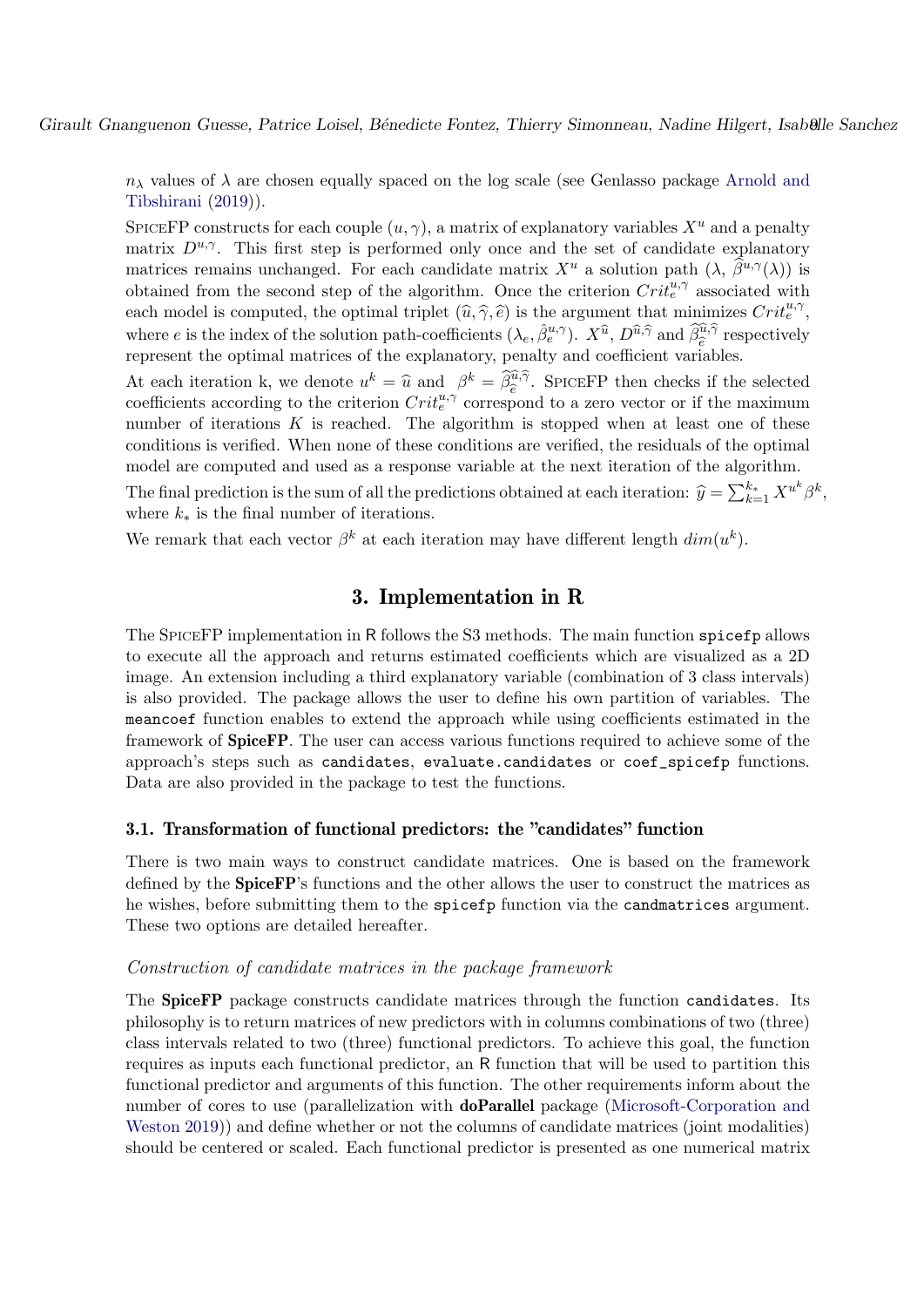with in columns observations of one statistical individual. Due to the fact that the functional predictors should be observed with the same set  $T$  of time steps, the numerical matrices contain  $Card(T)$  rows and each row is relative to the observation variable  $t \in T$ . Statistical individuals keep the same order through the matrices to be provided for fp1, fp2 or fp3 arguments.

In order to partition the observations of the functional predictors, the functions (fun1, fun2 or fun3) must comply with certain constraints. The only output of these functions must be a numerical vector of breaks that will be used to generate the class intervals. They must also consider at least two separate arguments. The first argument is a numerical vector (the vector to be partitioned). The second is a list of partitioning parameters to be optimized by the approach. The parameters to be optimized are the components of the partition vector  $u$ . The parameters that do not need to be optimized can be defined as additional arguments and set by default. To illustrate, let's look at two partition functions. The first one, linbreaks, presented below, allows to partition a numerical vector according to a linear scale. Its use in the construction of the example1 vector allows the identification of 13 breaks that will be used to formulate 12 consecutive class intervals.

```
R> linbreaks \leq function(x, n){
+ round(seq(trunc(min(x)),
+ ceiling(max(x)),
+ length.out = unlist(n)+1),
+ 1)
+ }
R> set.seed(284)
R> example1 <- linbreaks(rpois(1000,100), list(12))
R> example1
[1] 67.0 72.2 77.5 82.8 88.0 93.2 98.5 103.8 109.0 114.2 119.5 124.8
[13] 130.0
```
For the second example, we focus on the logbreaks function in the **SpiceFP** package which allows to get breaks according to a logarithmic scale. The reader can refer to the help page of this function for more details. To compute the breaks, logbreaks requires two essential parameters (alpha and J) provided by the argument parlist as well as other additional arguments. One way to use  $logbreaks$  in the  $SpiceFP$  approach is to create a new function Logbreaks setting the additional arguments by default as presented below. This framework therefore offers the user a high degree of flexibility in the way functional predictors are partitioned.

```
R> Logbreaks \leq function(x, Parameterlist){
+ logbreaks(x, Parameterlist, round_breaks = 1, plot_breaks = FALSE,
+ effect.threshold.begin = NA, effect.threshold.end = NA)
+ }
R> set.seed(284)
R> example2 <- Logbreaks(rpois(1000,100), list(0.05,12))
R> example2
```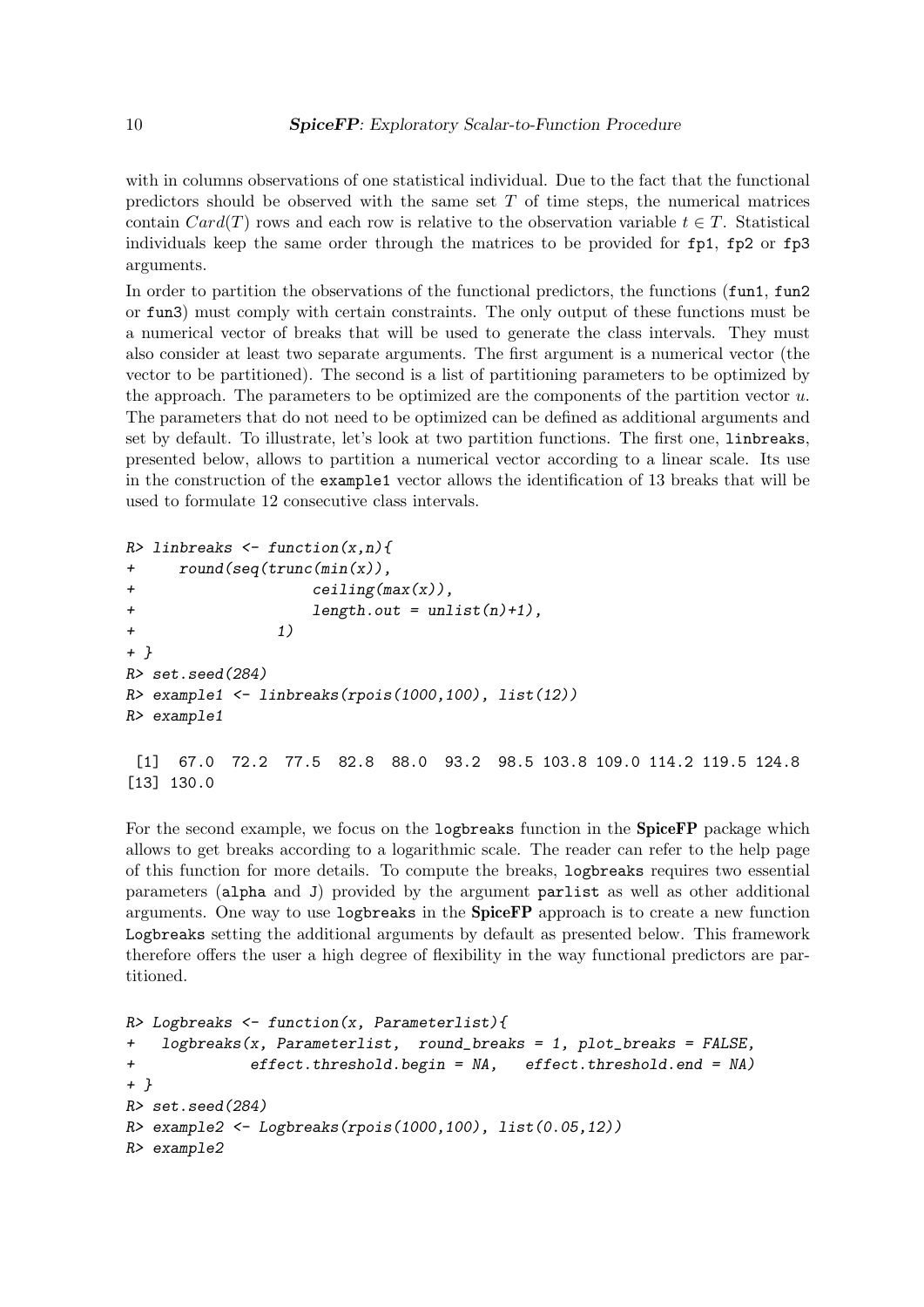[1] 67.0 69.5 72.4 75.5 79.1 83.2 87.7 92.9 98.6 105.2 112.5 120.7 [13] 130.0

Once functional predictors and partition functions are defined, another important argument of candidate function is parlists. It is a list. Its length equals the number of functional predictors involved in the model (i.e. 2 or 3). Each element of this list is related to one functional predictor and its partition function. The length of each of these elements is exactly the number of candidate matrices to create. More precisely, each element in parlists represents a list with all the second arguments related to one partition function that will help to create various candidate matrices. In order to illustrate this, let us consider the creation of the argument parlists required to transform two functional predictors var1 and var2 into a set of candidate matrices. Suppose that one parameter is needed to partition var1 namely var1.nclass (4 values are possible: 10, 12, 14, 16) and two parameters for var2 : var2.nclass (3 possible values: 20, 22, 24) and var2.alpha (3 possible values: 0.01, 0.02, 0.03). To construct  $4 \times 3 \times 3 = 36$  candidate matrices covering the different combinations of parameters, parlists can be constructed using the following commands :

```
R var1.nclass \leq c(10, 12, 14, 16)R var2.nclass \leftarrow c(20, 22, 24)R> var2.alpha <- c(0.01, 0.02, 0.03)
R> p2 <- expand.grid(var1.nclass, var2.alpha, var2.nclass)
R> parlist.var1 <- split(p2[,1], seq(nrow(p2)))
R> parlist.var1 <- lapply(parlist.var1, function(x){list(x[[1]])})
R> parlist.var2 <- split(p2[,2:3], seq(nrow(p2)))
R> parlist.var2 <- lapply(parlist.var2, function(x){list(x[[1]],x[[2]])})
R> parlists <- list(parlist.var1, parlist.var2)
R> length(parlists[[1]])
```
[1] 36

Then, the candidates function uses the partition function related to each functional predictor to compute the breaks that should be used to construct its class intervals. These breaks together with the observations of the functional variables  $(A_i, B_i, \text{etc.})$ , are the required inputs of the functions hist\_2d or hist\_3d, used to construct, for each individual  $i$ , histograms or contingency tables  $C_i^u$ . Each of these n contingency tables will be transformed into  $X_i^u$ , as presented in the equation (3). All these matrices of explanatory variables  $X^u$  are saved in a list with the same length as each element of **parlists**. Attention was also paid to associate with each of these matrices, a numerical vector giving information on the index of the associated vector u and the number of class intervals of each functional predictor in the order  $fp1, fp2$ (and fp3, if three functional predictors are used). These numbers of class intervals will be used to generate the penalty matrix  $D^{u,\gamma}$ .

### Construction of candidate matrices independently of the package framework

There is one constraint to respect in the construction of the candidate matrices that will be provided directly as inputs to the function spicefp: the organization of these candidate matrices as well as their presentation must be similar to that provided by the function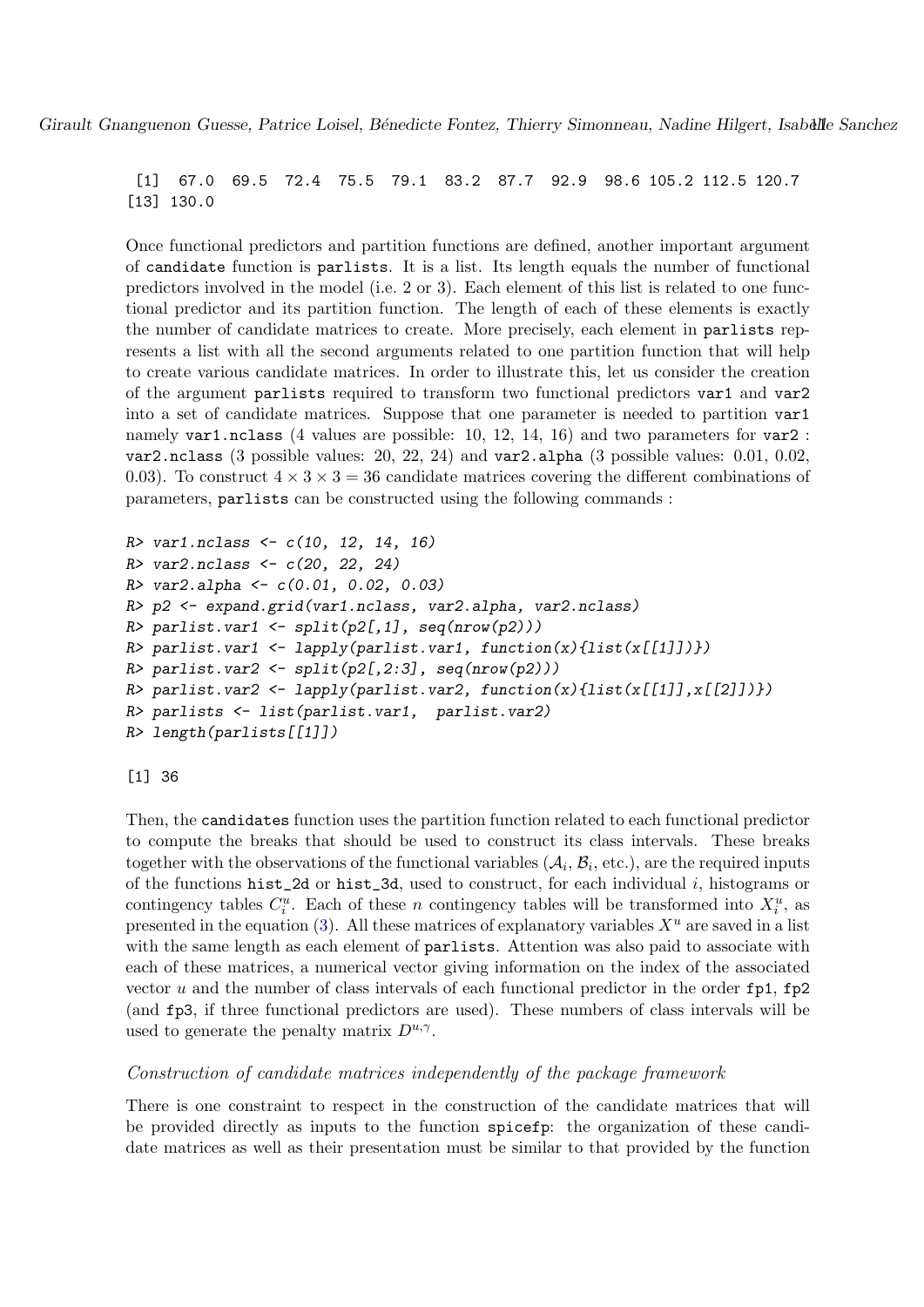candidates. TIn order to remove this constraint, we present here in details the candidates function output. This output is a list of eleven named elements respectively and organized as follows: to help complying with this constraint, we present here in details the candidates function output. This output is a list of eleven elements, named and organized as follows:

- spicefp.dimension : scalar number equal to 2 or 3, which represents the number of class intervals that compose a joint modality (in column of the  $X^u$  matrix).
- candidates : list in which each element is a list containing a matrix  $X^u$  and a vector  $Z^u$ , both relative to the same candidate. The matrix, the first element of the list, always contains  $n$  rows. The number of columns varies according to the candidates. The columns are named by the combination of class intervals separated by the symbol "underscore  $(\_)$ ". As example, for the two functional variables A and B, we get  $[L_{\mathcal{A}}(v), L_{\mathcal{A}}(v+1)]-[L_{\mathcal{B}}(w), L_{\mathcal{B}}(w+1)], v = 1, \ldots, n_{\mathcal{A}}, w = 1, \ldots, n_{\mathcal{B}}.$  The order of the class intervals in editing the combination is important. Here,  $A$  is considered the first and  $\beta$  the second. This order appears in the construction of the vector  $Z^u$  $(Z^u = c(\text{match}(u, U), n_{\mathcal{A}}, n_{\mathcal{B}}))$ . Its first element is an identification key that allows to associate the  $X^u$  matrix with the parameters used to create it. The rest of the elements  $Z<sup>u</sup>$  are the numbers of class intervals created by functional predictor arranged in the same order.
- fp1, fp2, fp3, fun1, fun2, fun3, parlists, xcentering, xscaling : these terms respectively represent the functional predictors, the associated partition functions, the partition vectors and the logical parameters that indicate whether the candidate columns should be centered or scaled. They correspond to the elements used or not in the construction of the candidates. The user can assign them the NULL value but he must provide a value for each term.

## 3.2. Evaluation of candidate models by generalized fused lasso: the "evaluate.candidates" function

After constructing the candidate matrices, the second step of the approach is implemented by the evaluate.candidates function. This function mainly returns a matrix of information criteria values, with in rows the models and in columns the associated parameters. This function consists in estimating the parameters  $(\lambda, \hat{\beta}^{u,\gamma}(\lambda))$  of equation (5) and computing, for each model, different information criteria Hirose, Tateishi, and Konishi (2013b). To achieve this, we start by defining a set  $\Gamma$  containing all the  $\gamma$  values. For each candidate  $X^u$ , we construct Card(Γ) penalty matrices  $D^{u,\gamma}$ . Each  $D^{u,\gamma}$  is generated using the argument penfun of evaluate.candidates. penfun is a function taking as inputs all elements of the  $Z^u$  vector except the first one. By default, it takes the NULL value. In this case, either the getD2dSparse function of the genlasso package Arnold and Tibshirani  $(2020)$  (when spicefp.dimension = 2) or the getD3dSparse function of the SpiceFP package (when spicefp.dimension = 3) are used. getD2dSparse allows to define a rook's case contiguity between the joint modalities. getD3dSparse is an extension of getD2dSparse to a third dimension. More precisely, it is the part of  $D^{u,\gamma}$  (see equation (6)) penalizing the fusion of the coefficients that is constructed by penfun. It can be noticed that  $\gamma$  is not part of its arguments. The creation of  $D^{u,\gamma,p}$ , the part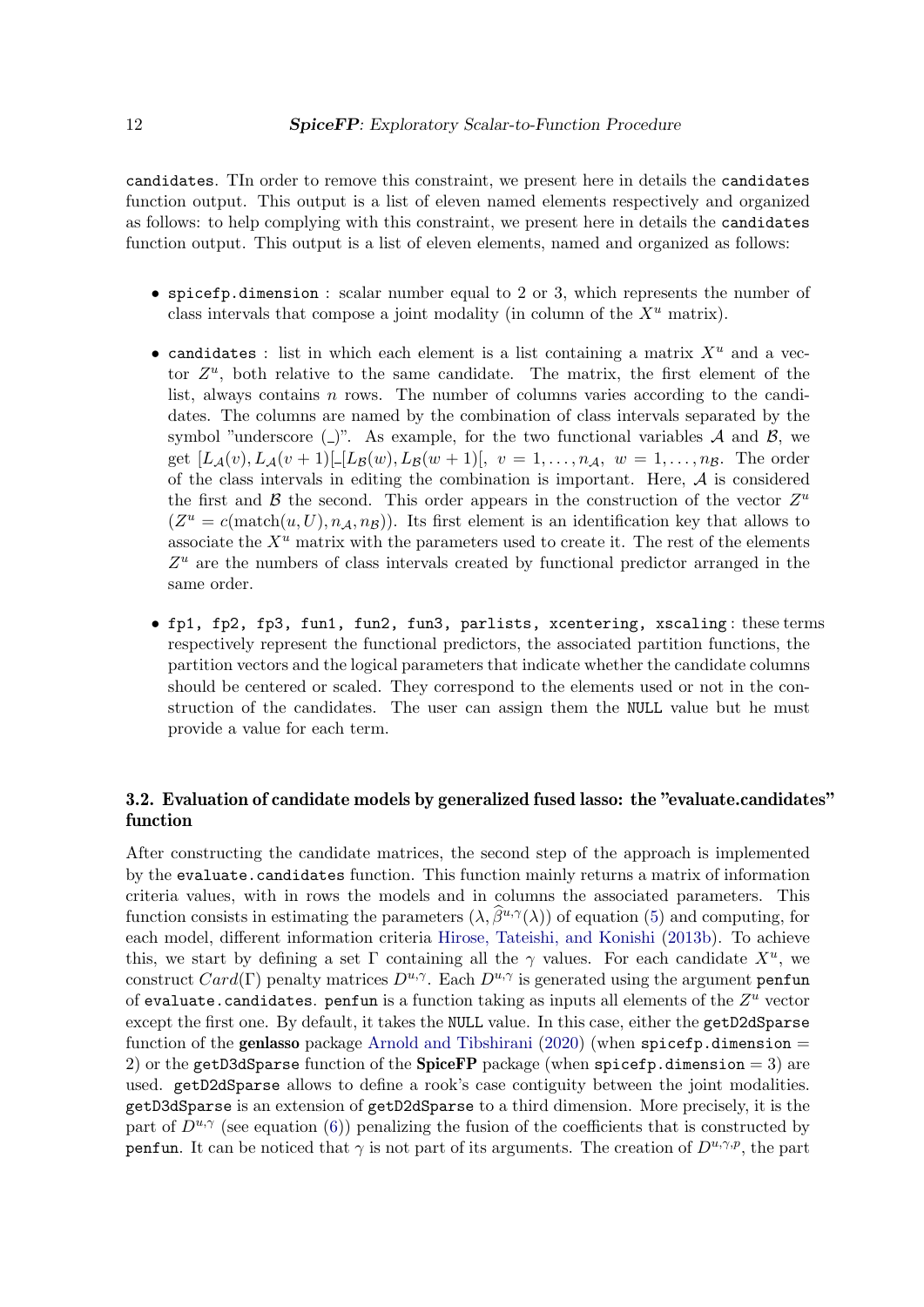Table 2: Statistics used to summarize the information associated with a model involving a response variable y, a candidate matrix  $X^u$ , estimated coefficients  $\beta^{u,\gamma}(\lambda)$ , degree of freedom *df* and  $\sigma^2$  the variance of y.

| Statistics                                                                                        | Formula                                          |
|---------------------------------------------------------------------------------------------------|--------------------------------------------------|
| Residual Sum of Squares                                                                           | $RSS =   y - X^u\beta^{u,\gamma}(\lambda)  _2^2$ |
| Generalized Cross Validation Craven and Wahba (1979) $GCV = \frac{1}{n} \frac{RSS}{(1 - df/n)^2}$ |                                                  |
| Slope of regression $\hat{y} \sim y$ ; $(\hat{y} = X^u \beta^{u,\gamma}(\lambda))$                | $Slope = {t_{yy}}^{-1} {t_{y\hat{y}}}$           |
| Variance ratio of $\hat{y}$ and y                                                                 | $R_{var} = \sigma_{\widehat{n}}^2/\sigma^2$      |

that penalizes parsimony, is automatically done in the next step by the fusedlasso function (genlasso).

In statistics, they are many fast algorithms for solving linear regression with  $l_1$  penalty at a single value of the tuning parameter  $\lambda$ . But when the solution is requested for many values of the tuning parameter, the least-angle regression algorithm (LARS) Efron, Hastie, Johnstone, and Tibshirani (2004) provides a computational advantage in the sense that it help to solve linear regression with  $l_1$  penalty for all  $\lambda \in [0,\infty]$ . The algorithm in **genlasso** is derived from the LARS path algorithm in order to solve problems that use the  $l_1$  norm to enforce structural constraints instead of pure sparsity on the coefficients in a linear regression Tibshirani and Taylor (2011). Since **SpiceFP** has to estimate a tuning parameter as well as coefficients for different candidate matrices, this computational advantage is welcome. The **genlasso** package is designed to compute the solution path of the generalized lasso problem, which minimizes a criterion similar to the one presented in equation (5). This solution path is computed by solving the equivalent Lagrange dual problem and its implementation is presented in Arnold and Tibshirani (2016). For a candidate  $X^u$  and a penalty matrix  $D^{u,\gamma}$ , fusedlasso returns  $N_{\lambda}$  couples  $(\lambda, \beta^{u,\gamma}(\lambda))$ . The values of lambda in these couples are those at which the solution path changes slope. By default,  $N_{\lambda} = 2000$  when using **genlasso** Arnold and Tibshirani (2020). But we will only work with  $n_{\lambda} < N_{\lambda}$  pairs chosen according to a logarithmic scale in the path solution (argument nknots) or from an a priori knowledge of the number of expected areas of influence (argument appropriate.df).

### 3.3. Post-evaluation treatment and result construction

The SpiceFP package returns areas of influence of non null coefficients.

spicefp is the main function of the **SpiceFP** package. It allows to implement the SPICEFP approach from already constructed candidate matrices to be provided as inputs (argument candmatrices) or candidate matrices to be constructed via functional predictors (fp1, fp2, fp3) and associated categorization elements (fun1, fun2, fun3, parlists). In this latter case, the function candidates is used to construct these matrices. At each iteration, the candidates are evaluated and the best model is selected via the AIC or the BIC. As a result, vectors of coefficients of different lengths (i.e. from different meshes) can be selected at the various iterations. This situation does not pose any difficulty in estimating the predicted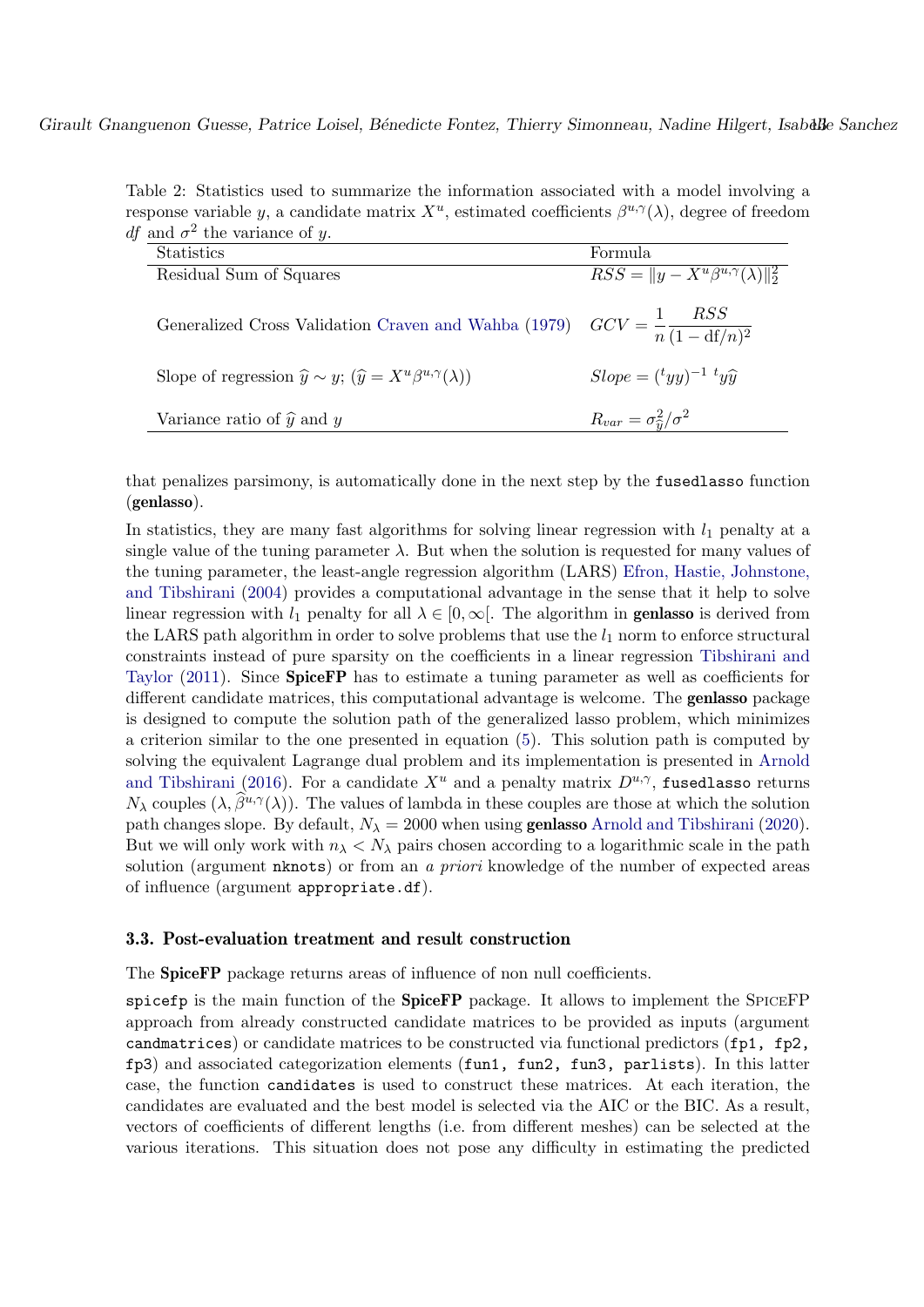values  $\hat{y}$ . It is obtained by summing the products  $X^u \beta^{u,\gamma}(\lambda)$  of the models retained at each iteration. In order to visualize the identified areas of influence, it is essential to be able to sum the coefficients retained at each iteration. The functions finemeshed2d and finemeshed3d respectively allow to transform a vector of coefficients (named with combinations of classes) into a 2 and 3 dimensional table with an extremely fine mesh. Once the same fine mesh is used to transform all the coefficient vectors, it is easy to sum up them and to visualize the areas of influence. This process allows to approximate the area of coefficients (continuous) from discrete estimates. All these procedures are already implemented in the function spicefp.

The function coef\_spicefp, provides from the outputs of spicefp, the possibility to reconstruct any model evaluated during the approach, regardless of the iteration. The candidate matrices as well as the result of their evaluation, the coefficients retained at each iteration, and the sum of the fine meshes associated with these coefficients are the main outputs of spicefp.

Remark: It is possible to obtain other results from the spicefp outputs. Instead of successive iterations, we can focus only on the first iteration and make an average of the best models obtained at this iteration. The number of best models to be averaged has to be defined by the user. In the simulations presented in (Gnanguenon Guesse et al. 202X), this average of coefficients performs slightly less than the approach itself, but has the advantage of reconstructing the contours of the areas of influence much more faithfully. This model average can be implemented by the function meancoef of the package **SpiceFP**.

# 4. Example

In this section, we are interested in exploring the joint influence of two functional variables (Temperature and Irradiance) on a response variable (FerariIndex\_Difference) giving information on the quality of the grape berry. The data are available and described in the package SpiceFP. The hypothesis of a joint influence is made because both temperature and irradiance are affected by solar radiation. But before exploring this joint influence, let us first look at each of the functional predictors in order to better partition them. The distribution of the Temperature values (see figure 3) suggests that a linear scale is suitable for its partitioning. If this scale was used for Irradiance, the majority of observations would be distributed in very few classes.

We then propose to use a logarithmic scale to partition the Irradiance values. This scale has the advantage of expanding the low values and compressing the high ones. The function logbreaks of SpiceFP allows to obtain such results. It is necessary to provide the argument of this function: the parameter  $\alpha$ . For a fixed number of breaks, this parameter controls the proportion of breaks chosen from the low values. By visualizing some Irradiance distributions made from a logarithmic scale (figure 4), the user can get an idea of the values to scan to build the different candidate matrices.

Once all this information is available, we decide to build candidate matrices with the number of Temperature classes (linear scale) varying between 10 and 18 and the number of Irradiance classes (logarithmic scale) between 15 and 25. The values of the parameter alpha, necessary for the logarithmic scale will vary between  $e^{-5}$  and  $e^{-1}$ . At this step, the user can visualize, with the function hist\_2d of SpiceFP, a distribution of the observations in two dimensions (Figure 5). This provides insight into areas of relative importance, if any.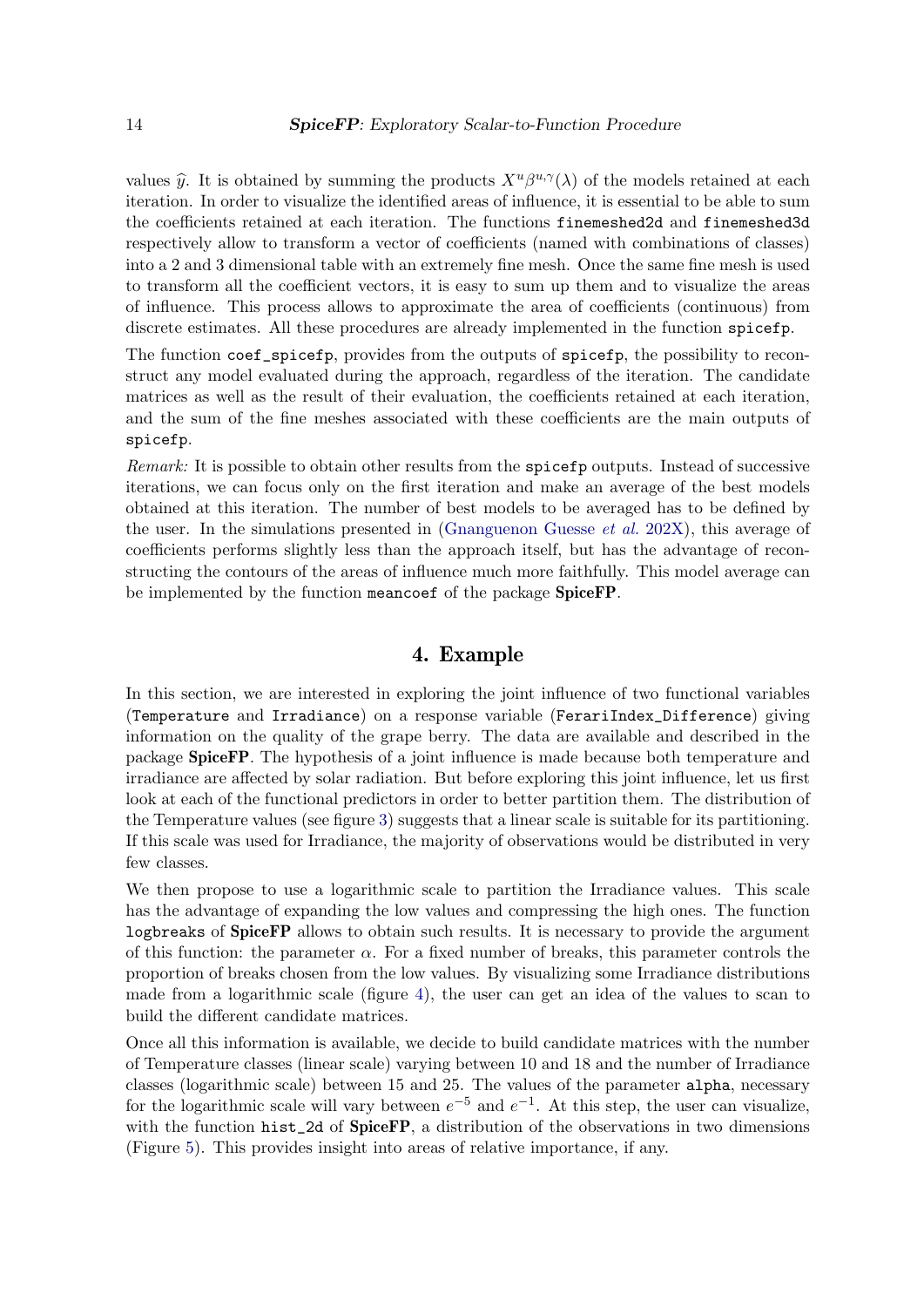

Figure 3: Distribution of Temperature and Irradiance values according to a linear scale



Figure 4: Distribution of Irradiance values according to a logarithmic scale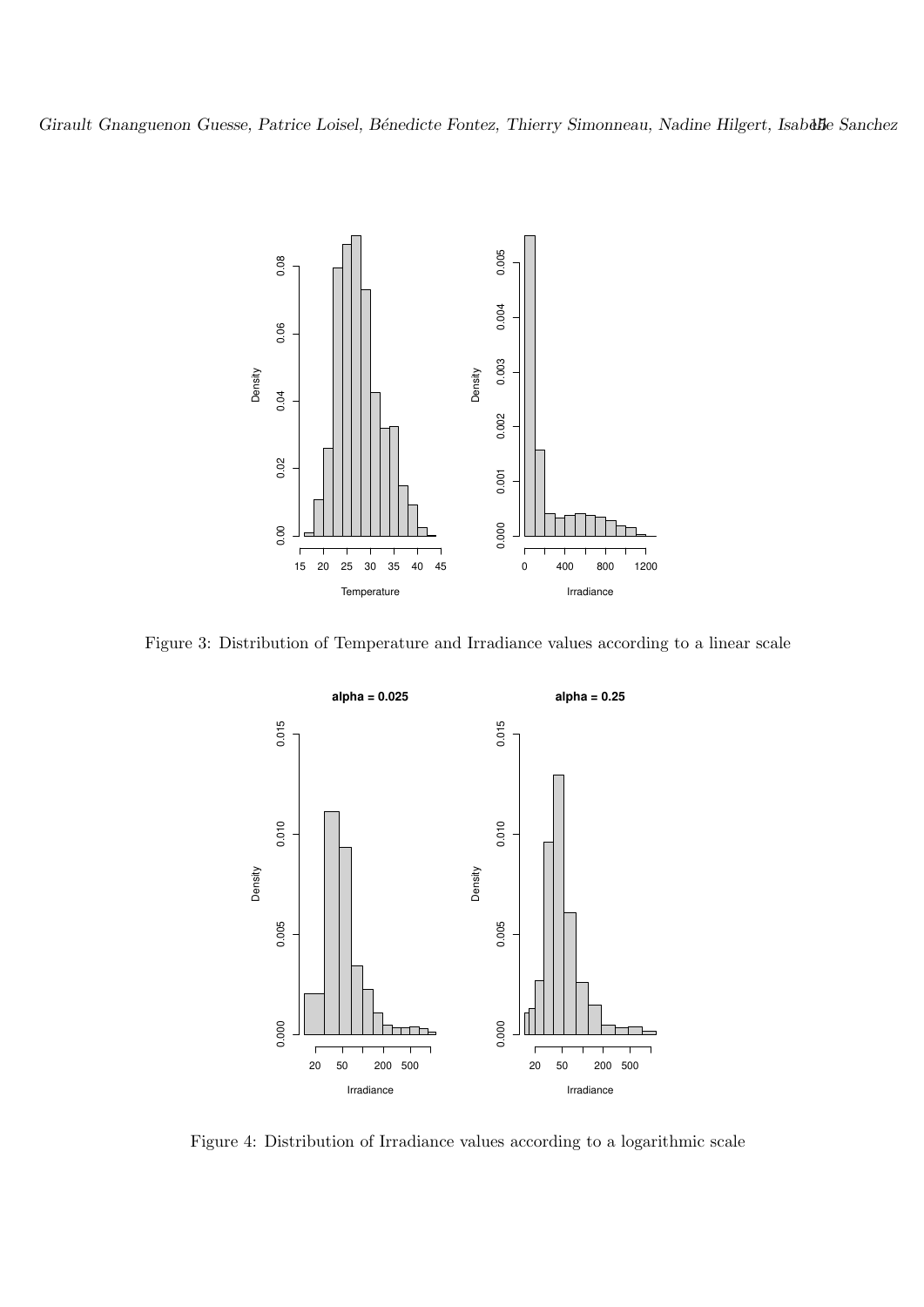

Figure 5: Candidate matrix with 14 Temperature classes on linear scale and 12 Irradiance classes on log scale. ■: Joint modalities that have never been observed.

In this example, the construction of 120 candidate matrices allowed us to roughly browse the value ranges of the three parameters constituting the partition vector  $u$ . The user should keep in mind that the execution time of the approach is correlated to the number of candidate matrices to be evaluated, as well as to the complexity of the links between the joint modalities of the candidate matrices. With respect to the  $\gamma$  ratio between parsimony and fusion regulation parameters, 6 ratios were used. The approach can be performed using the following commands :

```
R> ## Data and inputs
R> tpr.nclass=seq(10,18,2)
R> irdc.nclass=seq(15,25,3)
R> irdc.alpha=round(exp(seq(-5,-1,length.out=6 )),4)
R> p2<-expand.grid(tpr.nclass, irdc.alpha, irdc.nclass)
R> parlist.tpr<-split(p2[,1], seq(nrow(p2)))
R> parlist.irdc<-split(p2[,2:3], seq(nrow(p2)))
R> parlist.irdc<-lapply(
+ parlist.irdc,function(x){
+ list(x[[1]],x[[2]])}
+ )
R> start_time_sp <- Sys.time()
R> ex_sp <-spicefp(y = FerariIndex_Difference$fi_dif,
+ fp1 = m.irdc, fun1 = logbreaks,
+ fp2 = m.tpr, fun2 = linbreaks,
+ parlists = list(parlist.irdc, parlist.tpr),
+ penratios = c(1/100, 1/10, 1, 10),
+ K = 2, criterion = "AIC_",
+ nknots = 100, ncores = 4,
+ dim.finemesh = c(1000, 1000),
+ write.external.file = TRUE)
```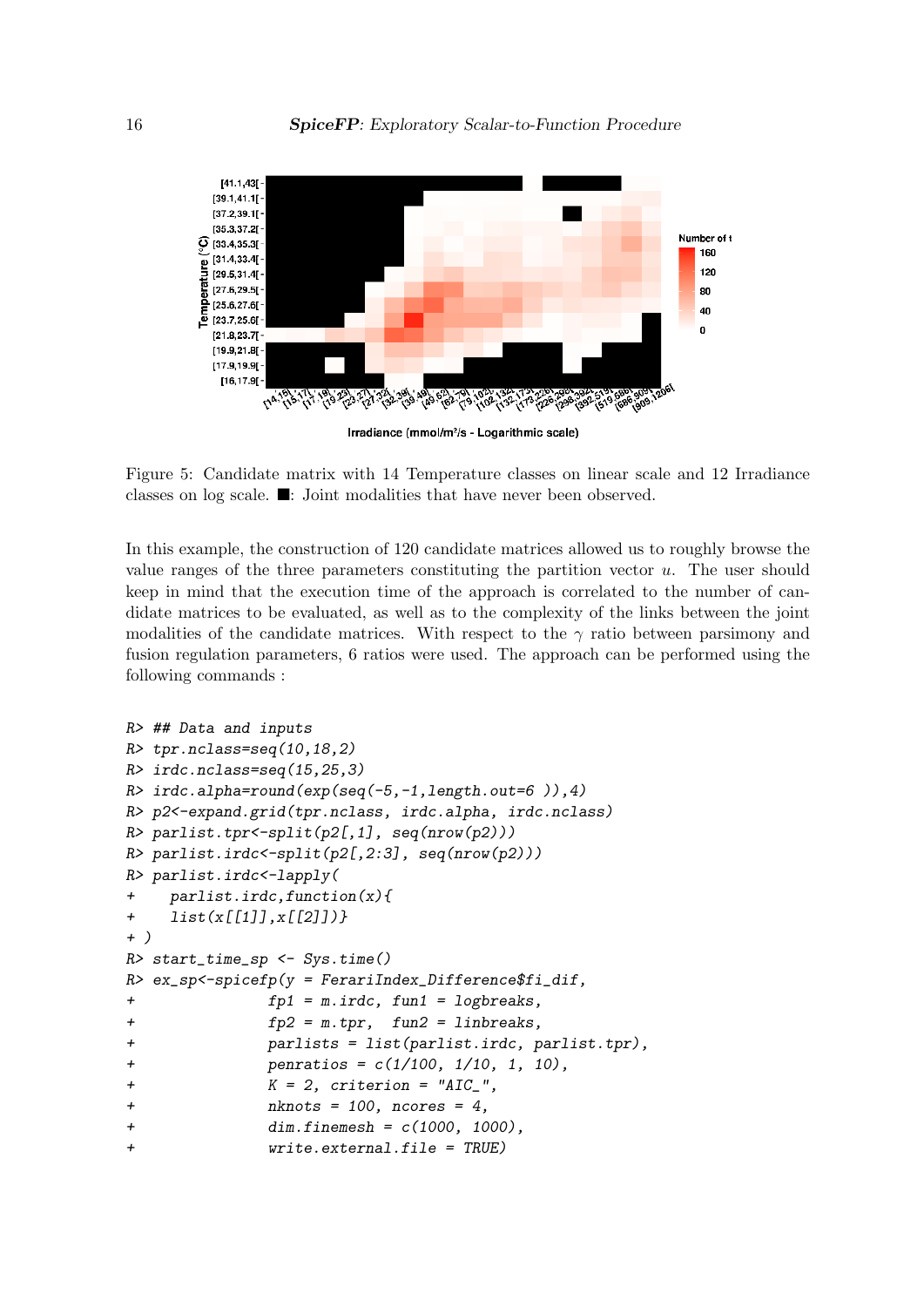```
R> duration_sp <- Sys.time() - start_time_sp
```
About one hour and fifty minutes were needed to perform the calculations (2 iterations) using 4 cores (Intel Core i7-7600U CPU,  $2.80\text{GHz} \times 4$ ). The argument write.external.file = TRUE allowed the library to generate as an external file (available in the working directory) the summary table of the model evaluation at each iteration. The final result is shown in figure 6.



Figure 6: Visualization of the SpiceFP result (2 iterations, AIC criterion). ■: Joint modalities that have never been observed.

From the figure 6, one can observe the joint modalities for which no observation is made (value :NA, color black). This makes it possible to differentiate between unobserved and observed but non-influential areas. As an interpretation, we can retain that for low irradiance values  $(< 100$  mmol. $m^{-2} . s^{-1}$ , there is a gradient according to temperature which is not suitable for an increase of the Ferari index. All the information on the models retained in the two iterations are accessible via the commands ex\_sp\$Evaluations[[1]] and ex\_sp\$Evaluations[[2]]. Their characteristics are as follows:

```
R> # Itération 1
R> t(ex_sp$Evaluations[[1]]$thecandidate.parameters)
    Candidate_id Pen_ratio PenPar_fusion Df_ RSS_ AIC_ BIC_
[1,] 108 10 0.1648765 3 13.53096 214.5332 218.9305
    AICc_ Cp_ GCV_ Slope_ Var_ratio
[1,] 56.41074 13.86642 0.5148522 0.5650574 0.327378
R * Itération 2
R> t(ex_sp$Evaluations[[2]]$thecandidate.parameters)
    Candidate_id Pen_ratio PenPar_fusion Df_ RSS_ AIC_ BIC_
[1,] 101 0.1 0.3617341 4 13.35619 668.4776 674.3406
```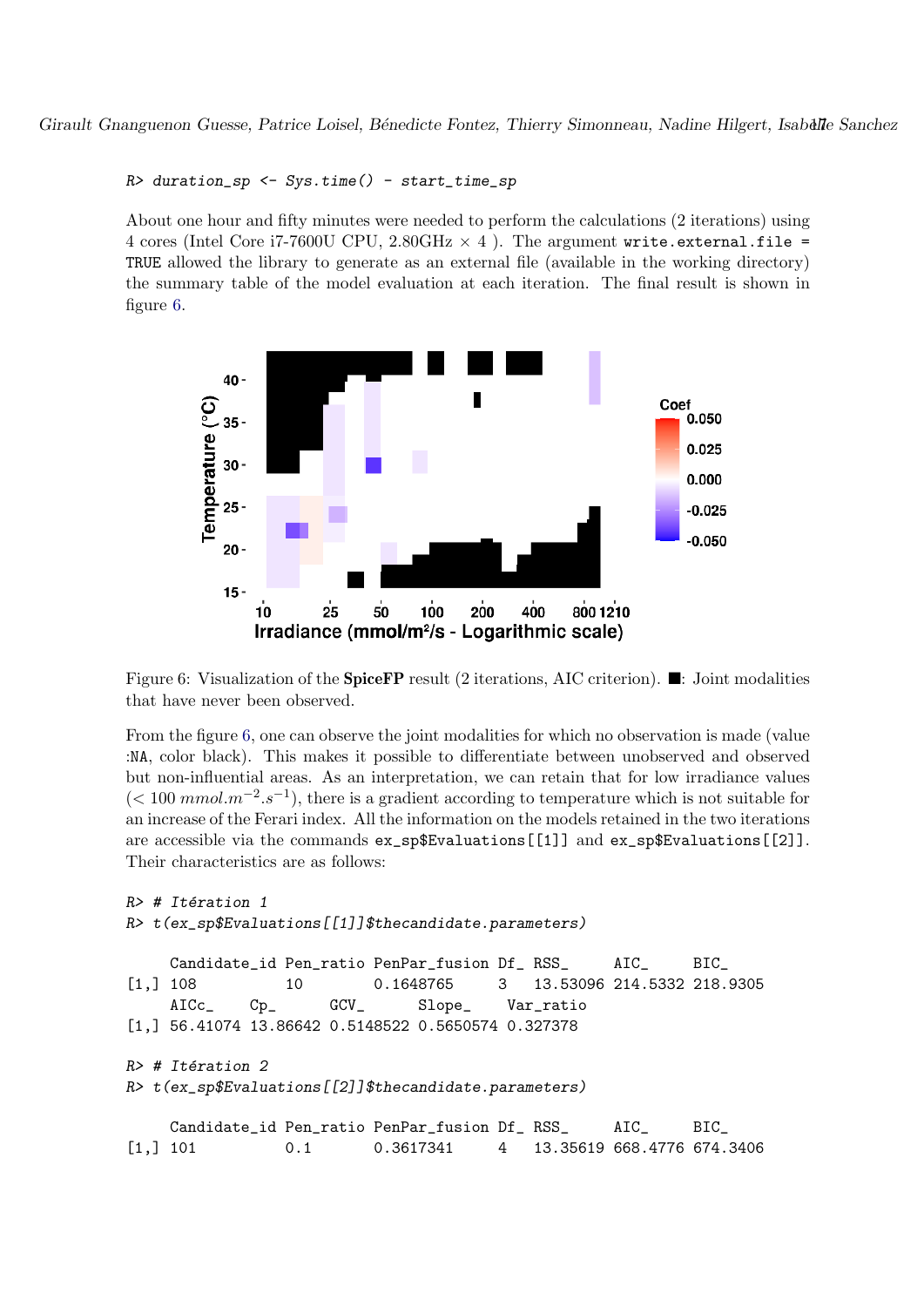AICc\_ Cp\_ GCV\_ Slope\_ Var\_ratio [1,] 53.37039 13.50262 0.5451506 0.2108834 0.6919936

An estimate of the goodness of fit of the final estimate can be obtained:  $i$ ) statistically by computing the correlation between the response variable y and the predictions  $\hat{y}$ ,

```
R> xbeta <- c(ex_sp$Evaluations[[1]]$XBeta + ex_sp$Evaluations[[2]]$XBeta)
R> cor(FerariIndex_Difference$fi_dif , xbeta, method = "pearson")
```

```
[1] 0.8884187
```
ii) or graphically (figure 7) by representing y and  $\hat{y}$  in the same scatterplot.



Figure 7: Quality of the SPICEFP estimation

Let's take a closer look at the top 10 models among those selected by the AIC in order to make an average.

```
R> # Models at iteration 1
R> models_iter1 <- read.table(ex_sp$Evaluations[[1]]$Evaluation.results$evaluation.result,
header = TRUE)
R> dim(models_iter1)
[1] 48000 12
R> OrderbyAIC_iter1 <- models_iter1[order(models_iter1$AIC_),]
R> head(OrderbyAIC_iter1, n = 10)
     Candidate_id Pen_ratio PenPar_fusion Df_ RSS_ AIC_ BIC_
43122 108 10.00 0.1648765 3 13.53096 214.5332 218.9305
43121 108 10.00 0.1846918 3 13.54702 214.8206 219.2178
```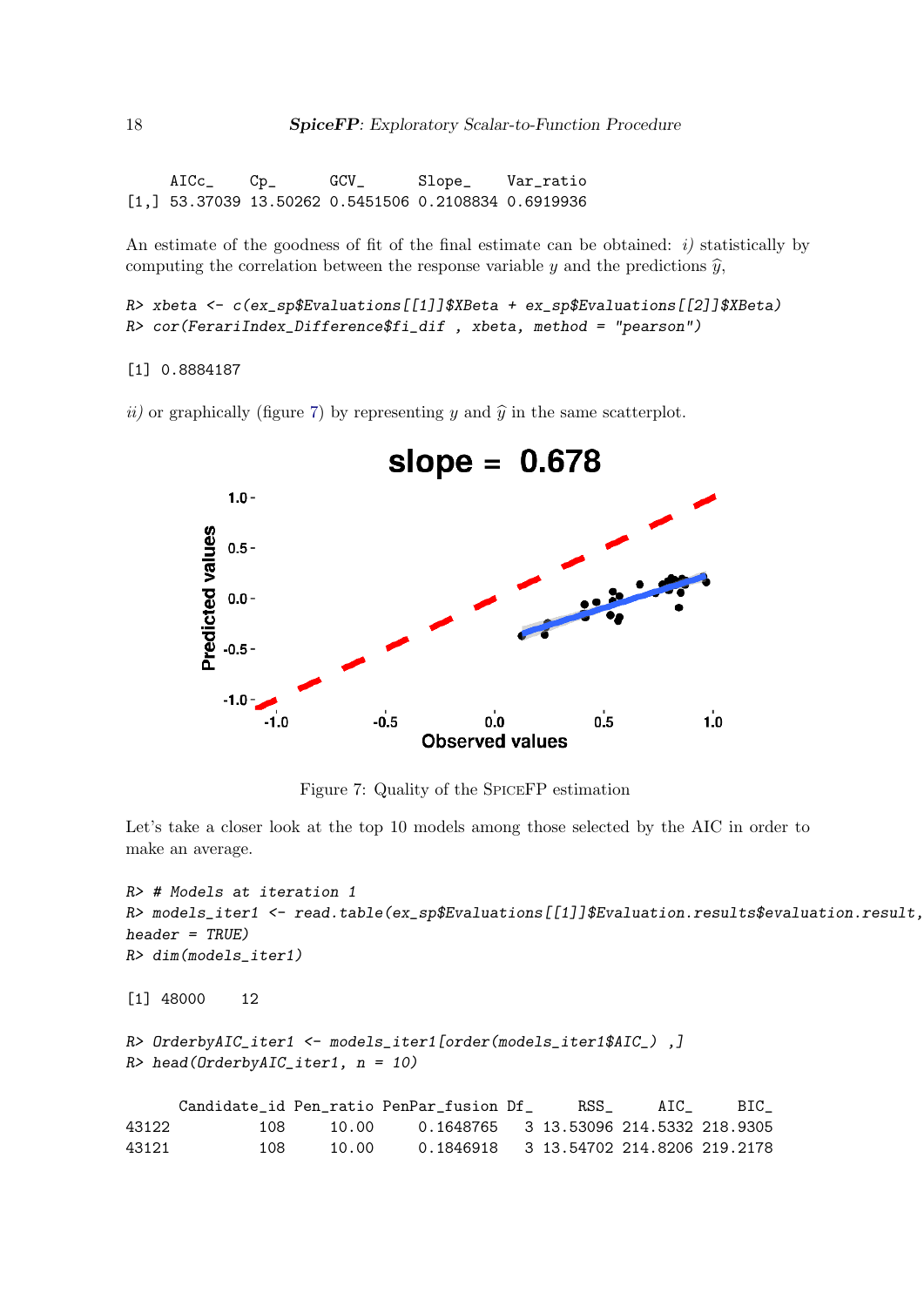| 43120 | 108 | 10.00 |                                                           | 0.2068887 3 13.56718 215.1811 219.5783                       |  |
|-------|-----|-------|-----------------------------------------------------------|--------------------------------------------------------------|--|
| 43119 | 108 |       |                                                           | 10.00 0.2317533 3 13.59248 215.6336 220.0308                 |  |
| 43009 | 108 |       |                                                           |                                                              |  |
| 43118 |     |       |                                                           | 108   10.00   0.2596061   3   13.62422   216.2013   220.5985 |  |
| 40725 |     |       |                                                           | 103 10.00 0.1380610 4 13.51566 216.2597 222.1226             |  |
| 15526 |     |       |                                                           | 38   10.00   0.1519366   3   13.63613   216.4143   220.8115  |  |
|       |     |       |                                                           | 8851 24 0.01 0.9533787 3 13.64396 216.5543 220.9515          |  |
|       |     |       |                                                           | 15525 38 10.00 0.1697173 3 13.64786 216.6240 221.0212        |  |
|       |     |       | AICc_ Cp_ GCV_ Slope_Var_ratio                            |                                                              |  |
|       |     |       | 43122 56.41074 13.86642 0.5148522 0.5650574 0.3273780     |                                                              |  |
|       |     |       | 43121 56.44872 13.88249 0.5154635 0.5477581 0.3366471     |                                                              |  |
|       |     |       | 43120 56.49630 13.90265 0.5162305 0.5283798 0.3482779     |                                                              |  |
|       |     |       | 43119 56.55591 13.92795 0.5171930 0.5066726 0.3628724     |                                                              |  |
|       |     |       | 43009 56.57175 13.93467 0.5174491 0.4948788 0.3667548     |                                                              |  |
|       |     |       | 43118 56.63055 13.95969 0.5184008 0.4823565 0.3811858     |                                                              |  |
|       |     |       | 40725 53.75021 13.96295 0.5516597 0.5671179 0.3185532     |                                                              |  |
|       |     |       | 15526 56.65851 13.97160 0.5188539 0.5229218 0.3880567     |                                                              |  |
|       |     |       | 8851  56.67687  13.97942  0.5191518  0.5076475  0.3925728 |                                                              |  |
|       |     |       | 15525 56.68601 13.98332 0.5193001 0.5093079 0.3948225     |                                                              |  |

The reconstruction of the models is done through the function coef\_spicefp and the visualization of their mean is presented in figure 8.

```
R> # Estimation of coefficients
R> AICtopten_iter1 <- coef_spicefp( spicefp.result = ex_sp,
+ iter_ = 1,
+ criterion = "AIC_",
+ nmodels = 10,
+ model.parameters = NULL,
+ dim.finemesh = c(1000, 1000),
+ ncores = 4,
+ write.external.file = TRUE )
R> # Compute the mean of the coefficients
R> mean_AICtopten_iter1 <- meancoef(coef.list = AICtopten_iter1$coef.list,
+ weight = rep(1,10)
```
The goodness of fit of the model associated with the mean of these coefficients can also be obtained by computing the correlation between  $y$  and  $\hat{y}$ .

```
R> cor(FerariIndex_Difference$fi_dif , mean_AICtopten_iter1$y.estimated,
+ method = "pearson")
```
[1] 0.8312705

# 5. Conclusion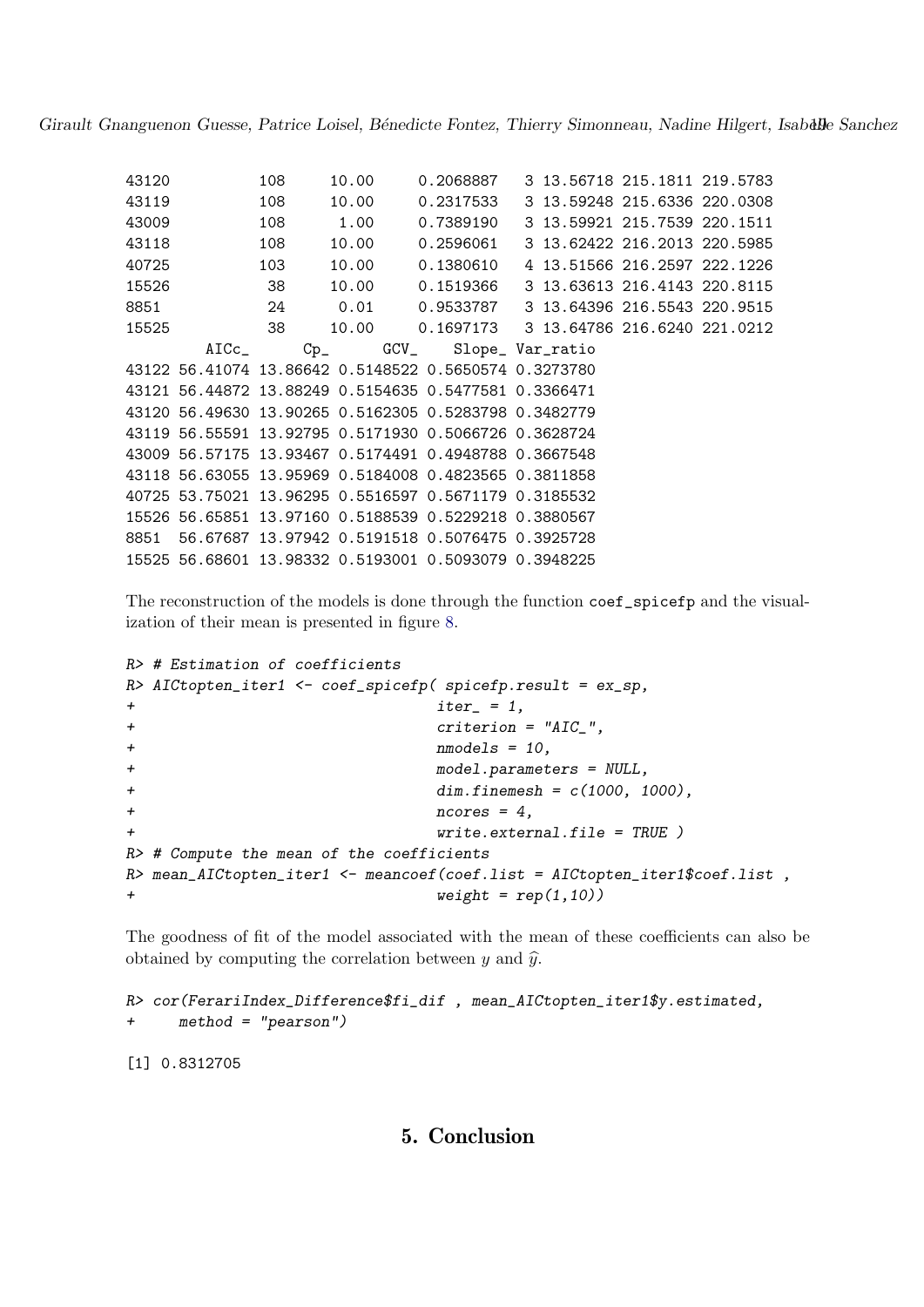

Figure 8: Visualization of coefficient mean of the 10 best models selected by the AIC at iteration 1. ■: Joint modalities that have never been observed.

The SpiceFP library offers various functions allowing the implementation of the exploratory approach of the same name. Although exploratory, this approach requires the use of inferential statistics tools. The functional model that supports this approach takes functional observations as predictors and a scalar variable as a response. This falls within the framework of "scalar-on-function" functional models. It implies a joint influence of the predictors and is designed for exploration in this direction. Thus, it allows the identification of areas of influence (derived from combinations of classes of predictors).

## Acknowledgments

This work was supported by the French National Research Agency under the Investments for the Future Program, referred as ANR-16-CONV-0004. The data used were acquired during the Innovine project, funded by the Seventh Framework Programme of the European Community (FP7/2007-2013), under Grant Agreement No. FP7-311775.

## References

- Akaike H (1973). Information Theory and an Extension of the Maximum Likelihood Principle, pp. 199–213. Springer New York, New York, NY.
- Arnold TB, Tibshirani RJ (2016). "Efficient Implementations of the Generalized Lasso Dual Path Algorithm." Journal of Computational and Graphical Statistics, 25(1), 1– 27. doi:10.1080/10618600.2015.1008638. https://doi.org/10.1080/10618600.2015. 1008638, URL https://doi.org/10.1080/10618600.2015.1008638.
- Arnold TB, Tibshirani RJ (2019). genlasso: Path algorithm for generalized lasso problems. Package version 1.4 for R version 3.6.1.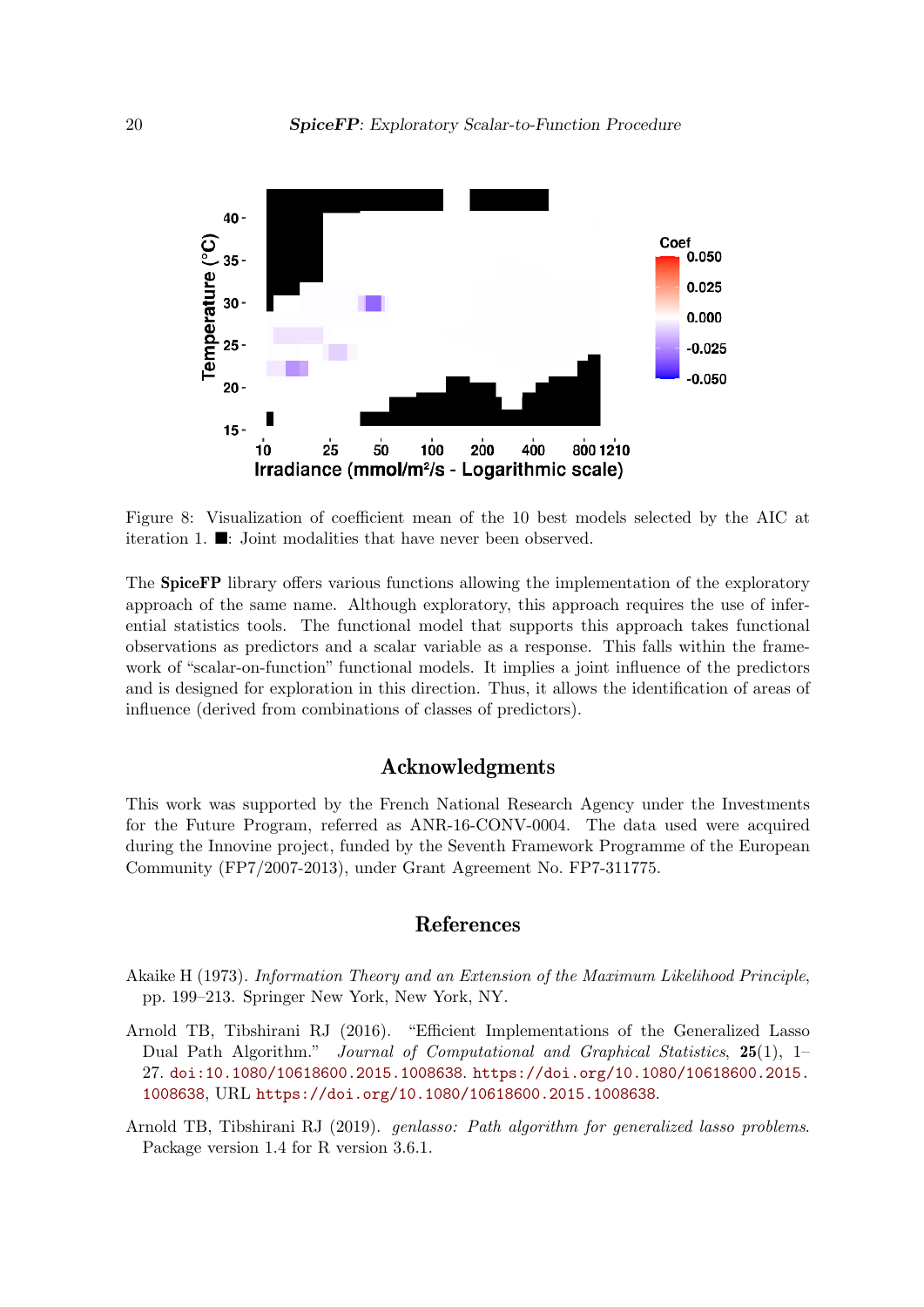- Arnold TB, Tibshirani RJ (2020). genlasso: Path Algorithm for Generalized Lasso Problems. R package version 1.5, URL https://CRAN.R-project.org/package=genlasso.
- Craven P, Wahba G (1979). "Smoothing noisy data with spline functions: Estimating the correct degree of smoothing by the method of generalized cross-validation." Numer. Math., 31, 377–403.
- Efron B, Hastie T, Johnstone I, Tibshirani R (2004). "Least Angle Regression" (with discussions)." The Annals of Statistics, **32**, 407-499.
- Gertheiss J, Maity A, Staicu AM (2013). "Variable selection in generalized functional linear models." Stat, 2(1), 86–101. doi:https://doi.org/10.1002/sta4.20. URL https:// onlinelibrary.wiley.com/doi/abs/10.1002/sta4.20.
- Gnanguenon Guesse G, Loisel P, Fontez B, Simonneau T, Hilgert N (202X). "Identification of combined effects of functional variables using contingency tables with ordered categories - Application to agri-environmental issues." to appear, **XX**.
- Goldsmith J, Bobb J, Crainiceanu CM, Caffo B, Reich D (2011). "Penalized Functional Regression." Journal of Computational and Graphical Statistics, 20(4), 830–851. doi:10.1198/ jcgs.2010.10007. PMID: 22368438, https://doi.org/10.1198/jcgs.2010.10007, URL https://doi.org/10.1198/jcgs.2010.10007.
- Goldsmith J, Huang L, Crainiceanu CM (2014). "Smooth Scalar-on-Image Regression via Spatial Bayesian Variable Selection." Journal of Computational and Graphical Statistics, 23(1), 46–64. doi:10.1080/10618600.2012.743437. PMID: 24729670, https://doi.org/10. 1080/10618600.2012.743437, URL https://doi.org/10.1080/10618600.2012.743437.
- Grollemund PM, Abraham C, Baragatti M, Pudlo P (2019). "Bayesian Functional Linear Regression with Sparse Step Functions." *Bayesian Analysis*,  $14(1)$ ,  $111 - 135$ . doi:10. 1214/18-BA1095. URL https://doi.org/10.1214/18-BA1095.
- Guillas S, Lai MJ (2010). "Bivariate splines for spatial functional regression models." Journal of Nonparametric Statistics, 22(4), 477–497. doi:10.1080/ 10485250903323180. https://doi.org/10.1080/10485250903323180, URL https:// doi.org/10.1080/10485250903323180.
- Hirose K, Tateishi S, Konishi S (2013a). "Tuning parameter selection in sparse regression modeling." Computational Statistics & Data Analysis,  $59, 28 - 40$ . ISSN 0167-9473. doi: https://doi.org/10.1016/j.csda.2012.10.005. URL http://www.sciencedirect. com/science/article/pii/S0167947312003556.
- Hirose K, Tateishi S, Konishi S (2013b). "Tuning parameter selection in sparse regression modeling." Computational Statistics & Data Analysis,  $59(C)$ , 28–40. doi:10.1016/j.csda. 2012.10.00. URL https://ideas.repec.org/a/eee/csdana/v59y2013icp28-40.html.
- James GM, Silverman BW (2005). "Functional Adaptive Model Estimation." Journal of the American Statistical Association, 100(470), 565–576. doi:10.1198/016214504000001556. URL https://doi.org/10.1198/016214504000001556.
- James GM, Wang J, Zhu J (2009). "Functional Linear Regression That's Interpretable." The Annals of Statistics, 37(5a), 2083–2108.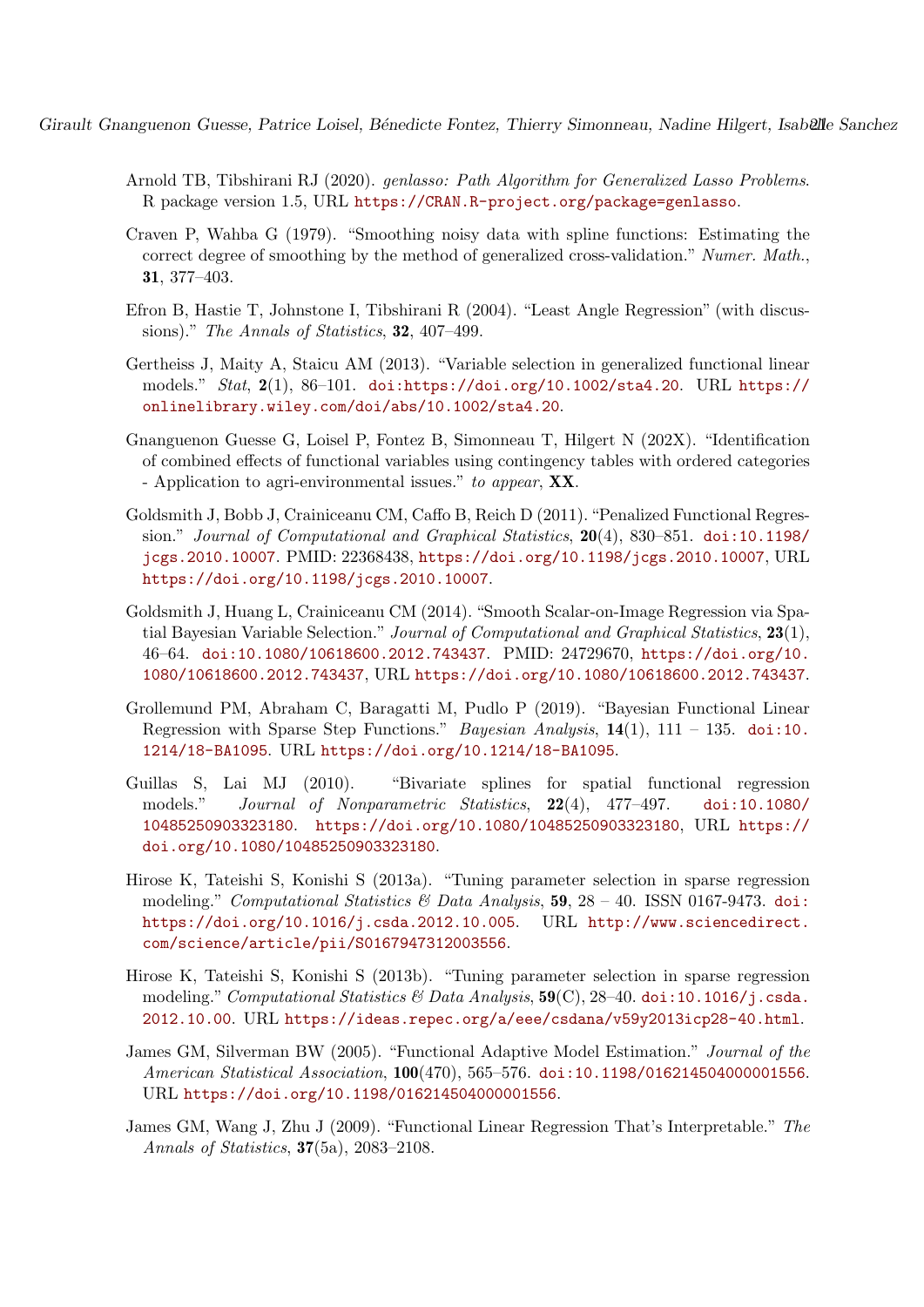- Kang J, Reich BJ, Staicu AM (2018). "Scalar-on-image regression via the softthresholded Gaussian process."  $Biometrika$ ,  $105(1)$ ,  $165-184$ . ISSN 0006-3444. doi:10. 1093/biomet/asx075. https://academic.oup.com/biomet/article-pdf/105/1/165/ 24331693/asx075.pdf, URL https://doi.org/10.1093/biomet/asx075.
- Li F, Zhang T, Wang Q, Gonzalez MZ, Maresh EL, Coan JA (2015). "Spatial Bayesian variable selection and grouping for high-dimensional scalar-on-image regression." Ann. Appl. Stat., 9(2), 687–713. doi:10.1214/15-AOAS818. URL https://doi.org/10.1214/15-AOAS818.
- Li Y, Sun H, Deng X, Zhang C, Wang HPB, Jin R (2020). "Manufacturing quality prediction using smooth spatial variable selection estimator with applications in aerosol jet $(\widehat{\mathbb{R}})$ printed electronics manufacturing." IISE Transactions, 52(3), 321–333. doi:10.1080/ 24725854.2019.1593556. https://doi.org/10.1080/24725854.2019.1593556, URL https://doi.org/10.1080/24725854.2019.1593556.
- Ma W, Xiao L, Liu B, Lindquist MA (2019). "A functional mixed model for scalar on function regression with application to a functional MRI study." Biostatistics. ISSN 1465-4644. doi: 10.1093/biostatistics/kxz046. Kxz046, https://academic.oup.com/biostatistics/ advance-article-pdf/doi/10.1093/biostatistics/kxz046/30249641/kxz046.pdf, URL https://doi.org/10.1093/biostatistics/kxz046.
- Mairal J, Yu B (2012). "Complexity Analysis of the Lasso Regularization Path." In J Langford, J Pineau (eds.), Proceedings of the 29th International Conference on Machine Learning (ICML-12), ICML '12, pp. 353–360. Omnipress, New York, NY, USA. ISBN 978-1-4503- 1285-1.
- Mallows CL (1973). "Some Comments on CP." Technometrics, 15(4), 661–675. ISSN 00401706. URL http://www.jstor.org/stable/1267380.
- Marx BD, Eilers PHC (2005). "Multidimensional Penalized Signal Regression." Technometrics, 47(1), 13–22. ISSN 00401706. URL http://www.jstor.org/stable/25470930.
- Microsoft-Corporation, Weston S (2019). doParallel: Foreach Parallel Adaptor for the 'parallel' Package. R package version 1.0.15, URL https://CRAN.R-project.org/package= doParallel.
- Ramsay J, Silverman B (2005). Functional Data Analysis. Springer Series in Statistics. Springer New York. ISBN 9780387227511. URL https://books.google.fr/books?id= REzuyz\_V6OQC.
- Reiss PT, Goldsmith J, Shang HL, Ogden RT (2017). "Methods for Scalar-on-Function Regression." International Statistical Review, 85(2), 228–249. doi:10.1111/ insr.12163. https://onlinelibrary.wiley.com/doi/pdf/10.1111/insr.12163, URL https://onlinelibrary.wiley.com/doi/abs/10.1111/insr.12163.
- Schwarz G (1978). "Estimating the Dimension of a Model." Ann. Statist.,  $6(2)$ , 461–464. doi:10.1214/aos/1176344136. URL https://doi.org/10.1214/aos/1176344136.
- Tibshirani RJ, Taylor J (2011). "The solution path of the generalized Lasso." The Annals of Statistics, 39(3), 1335–1371. ISSN 00905364. URL http://www.jstor.org/stable/ 23033600.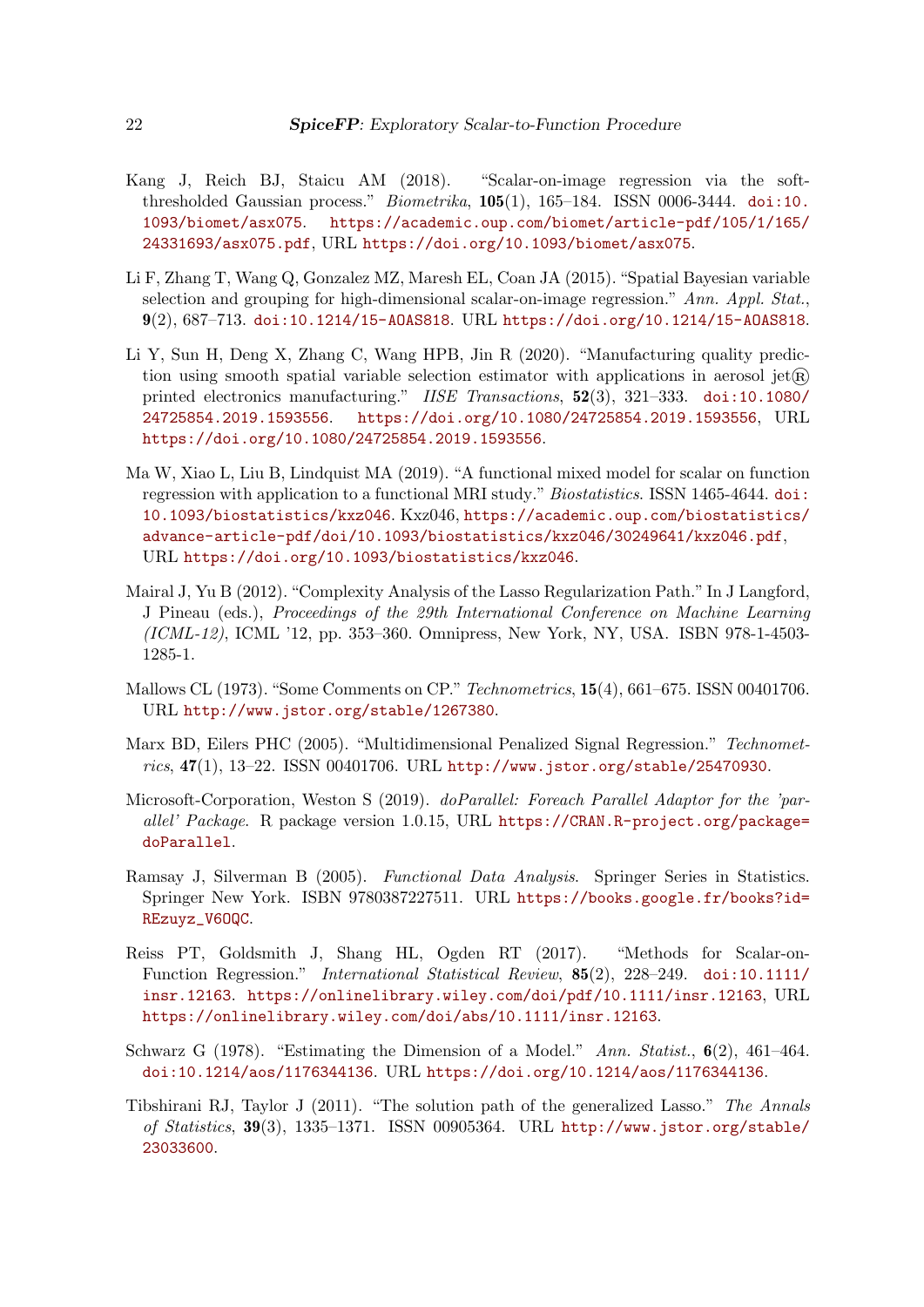- Tibshirani RJ, Taylor J (2012). "Degrees of freedom in lasso problems." Ann. Statist.,  $40(2)$ . 1198–1232. doi:10.1214/12-AOS1003. URL https://doi.org/10.1214/12-AOS1003.
- Usset J, Staicu AM, Maity A (2016). "Interaction models for functional regression." Computational Statistics and Data Analysis, 94, 317–329. ISSN 0167-9473. doi:https://doi. org/10.1016/j.csda.2015.08.020. URL https://www.sciencedirect.com/science/ article/pii/S016794731500208X.
- Wang X, Zhu H, for the Alzheimer's Disease Neuroimaging Initiative (2017). "Generalized Scalar-on-Image Regression Models via Total Variation." Journal of the American Statistical Association, 112:519, 1156–1168. doi:DOI:10.1080/01621459.2016.1194846.
- Xin B, Kawahara Y, Wang Y, Gao W (2014). "Efficient generalized fused lasso and its application to the diagnosis of Alzheimer's disease." Proceedings of the National Conference on Artificial Intelligence, 3, 2163–2169.

## Affiliation:

Girault Gnanguenon Guesse Université Montpellier MISTEA, Université Montpellier, INRAE, Institut Agro, Montpellier, France E-mail: girault.gnanguenon@gmail.com

Patrice Loisel Université Montpellier MISTEA, Université Montpellier, INRAE, Institut Agro, Montpellier, France E-mail: patrice.loisel@inrae.fr

Bénedicte Fontez Université Montpellier MISTEA, Universit´e Montpellier, INRAE, Institut Agro, Montpellier, France E-mail: benedicte.fontez@supagro.fr

Thierry Simonneau Université Montpellier LEPSE, Universit´e Montpellier, INRAE, Institut Agro, Montpellier, France E-mail: thierry.simonneau@inrae.fr

Nadine Hilgert Université Montpellier MISTEA, Université Montpellier, INRAE, Institut Agro, Montpellier, France E-mail: nadine.hilgert@inrae.fr